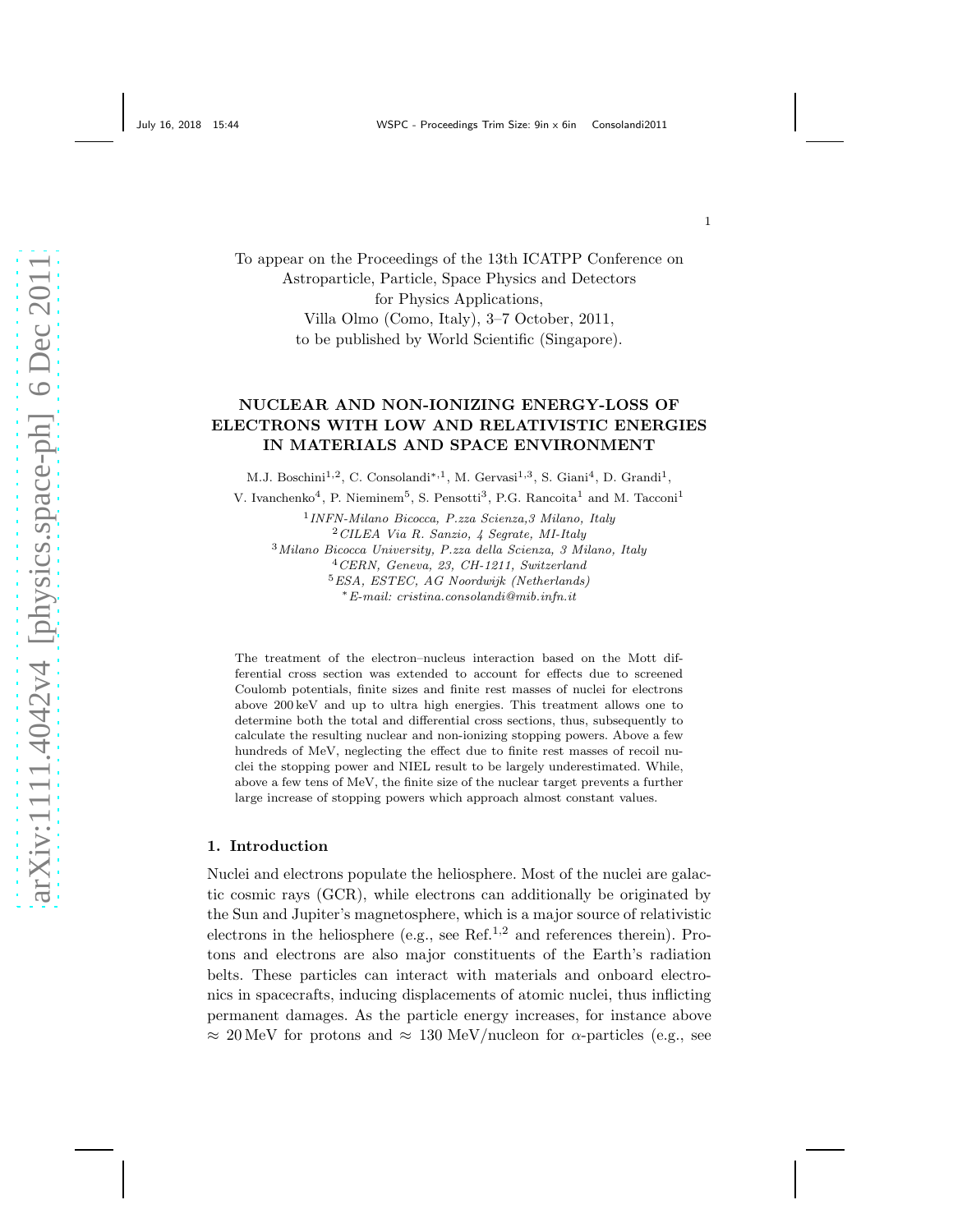Section 4.2.1.4 and Figure 4.26 at page 418 of Ref.<sup>3</sup>), the dominant mechanism for displacement damage is determined by hadronic interactions; for electrons and low-energy nuclei the elastic Coulomb scattering is the relevant physical process to induce permanent damage.

The non-ionizing energy-loss (NIEL) is the energy lost from particles traversing a unit length of a medium through physical processes resulting in permanent atomic displacements. The displacement damage is mostly responsible for the degradation of semiconductor devices - like those using silicon - where, for instance, depleted layers are required for normal operation conditions (e.g. see Ref.<sup>4</sup>). The nuclear stopping power and NIEL deposition - due to elastic Coulomb scatterings - from protons, light- and heavy-ions traversing an absorber were previously dealt<sup>5,6</sup> with (see also Sections 1.6, 1.6.1, 2.1.4–2.1.4.2, 4.2.1.6 of Ref.<sup>3</sup>). In the present work, the nuclear stopping power and NIEL deposition due to elastic Coulomb scatterings of electrons are treated up to ultra relativistic energies.

The developed model (i.e., see Sects. 2–2.4) for screened Coulomb elastic scattering up to relativistic energies is included into Geant4 distribution<sup>7</sup> and is available with Geant4 version 9.5 (December 2011). In Sects. 3, 4, the nuclear and non-ionizing stopping powers for electrons in materials are treated, while a final discussion is found in Sect. 5.

### 2. Scattering Cross Section of Electrons on Nuclei

The scattering of electrons by unscreened atomic nuclei was treated by Mott<sup>8</sup> (see also Sections 4–4.5 in Chapter IX of Ref.<sup>9</sup>) extending a method of Wentzel<sup>10</sup> (see also  $Born<sup>11</sup>$ ) and including effects related to the spin of electrons<sup>8</sup> . Wentzel's method was dealing with incident and scattered waves on point-like nuclei. The differential cross section (DCS) - the so-called Mott differential cross section (MDCS) - was expressed by  $Mott^8$  as two conditionally convergent infinite series in terms of Legendre expansions. In Mott–Wentzel treatment, the scattering occurs on a field of force generating a radially dependent Coulomb - unscreened (screened) in Mott<sup>8</sup> (Wentzel<sup>10</sup>) - potential. It has to be remarked that Mott's treatment of collisions of fast electrons with atoms (e.g., see Chapter XVI of Ref.<sup>9</sup>) involves the knowledge of the wave function of the atom, thus, in most cases the computation of cross sections depends on the application of numerical methods (see a further discussion in Sect. 2.2). Furthermore, the MDCS was derived in the laboratory reference system for infinitely heavy nuclei initially at rest with negligible spin effects and must be numerically evaluated for any specific nuclear target. Effects related to the recoil and finite rest mass of the target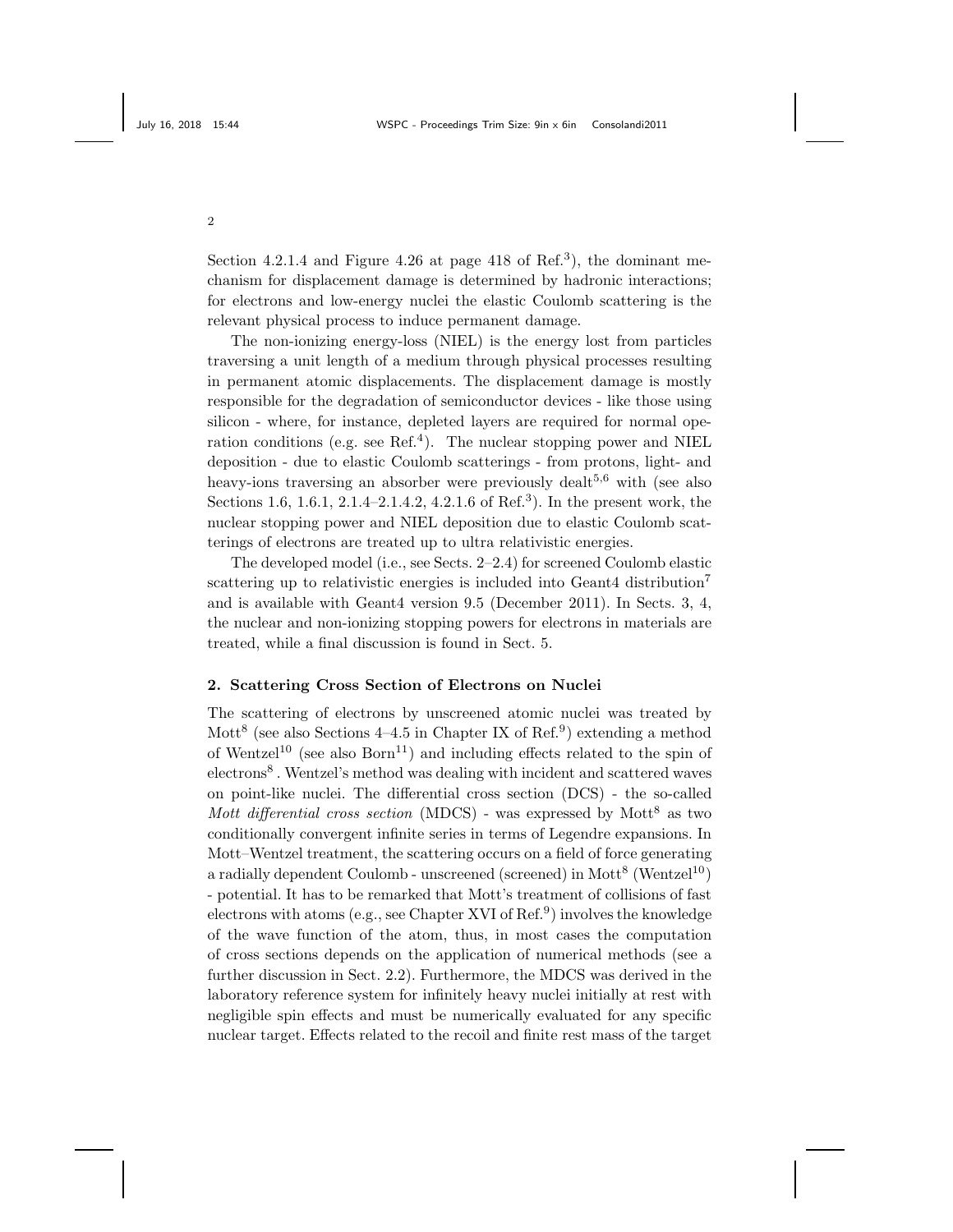nucleus  $(M)$  were neglected. Thus, in this framework the total energy of electrons has to be smaller or much smaller than  $Mc^2$ .

As discussed by Idoeta and Legarda<sup>12</sup> (e.g., see also Refs.<sup>13,14</sup>), Mott provided an "exact" differential cross section because no Born approxi $mation<sup>a</sup>$  of any order is employed in its derivation. Various authors have approximated the MDCS for special situations, usually expressing their results in terms of ratios,  $\mathcal{R}$ , of the so-obtained approximated differential cross sections with respect to *that one for a Rutherford scattering* (RDCS) - the so-called *Rutherford's formula*, see Section 1.6.1 of Ref.<sup>3</sup> - for an incoming particle with  $z = 1$  given by:

$$
\frac{d\sigma^{\text{Rut}}}{d\Omega} = \left(\frac{Ze^2}{p\beta c}\right)^2 \frac{1}{\left(1 - \cos\theta\right)^2} = \left(\frac{Ze^2}{2p\beta c}\right)^2 \frac{1}{\sin^4(\theta/2)}\n= \left(\frac{Ze^2}{2mc^2\beta^2\gamma}\right)^2 \frac{1}{\sin^4(\theta/2)},
$$
\n(1)

where  $m$  is the electron rest mass,  $Z$  is the atomic number of the target nucleus,  $\beta = v/c$  with v the electron velocity and c the speed of light;  $\gamma$  is the corresponding Lorentz factor; p and  $\theta$  are the momentum and scattering angle of the electron, respectively; finally, since the interaction is isotropic with respect to the azimuthal angle, it is worth noting that  $d\Omega$  can be given as

$$
d\Omega = 2\pi \sin \theta \, d\theta. \tag{2}
$$

The MDCS is usually expressed as:

$$
\frac{d\sigma^{\text{Mott}}(\theta)}{d\Omega} = \frac{d\sigma^{\text{Rut}}}{d\Omega} \mathcal{R}^{\text{Mott}},\tag{3}
$$

where  $\mathcal{R}^{\text{Mott}}$  (as above mentioned) is the ratio between the MDCS and RDCS. In particular, Bartlett–Watson<sup>15</sup> determined cross sections for nuclei with atomic number  $Z = 80$  and energies from 0.024 up to 1.7 MeV (see also Ref.<sup>16</sup>). McKinley and Feshbach<sup>17</sup> expanded Mott's series in terms of power series in  $\alpha Z$  (with  $\alpha$  the fine-structure constant) and  $(\alpha Z)/\beta$ ; these expansions, which give results accurate to 1% up to atomic numbers  $Z \approx 40$ (e.g., see discussions in Refs.<sup>18,19</sup>), were further simplified to obtain an approximate analytical formula with that accuracy for  $\alpha Z \leq 0.2$ . Feshbach<sup>20</sup> tabulated values of the differential cross section as a function of scattering

<sup>&</sup>lt;sup>a</sup>In quantum mechanical potential scattering, the scattered wave may be obtained from the so-called Born expansion. The Born approximation is the first term of the Born expansion (see, for instance, references indicated in Section 1.6.1 Ref.<sup>3</sup>).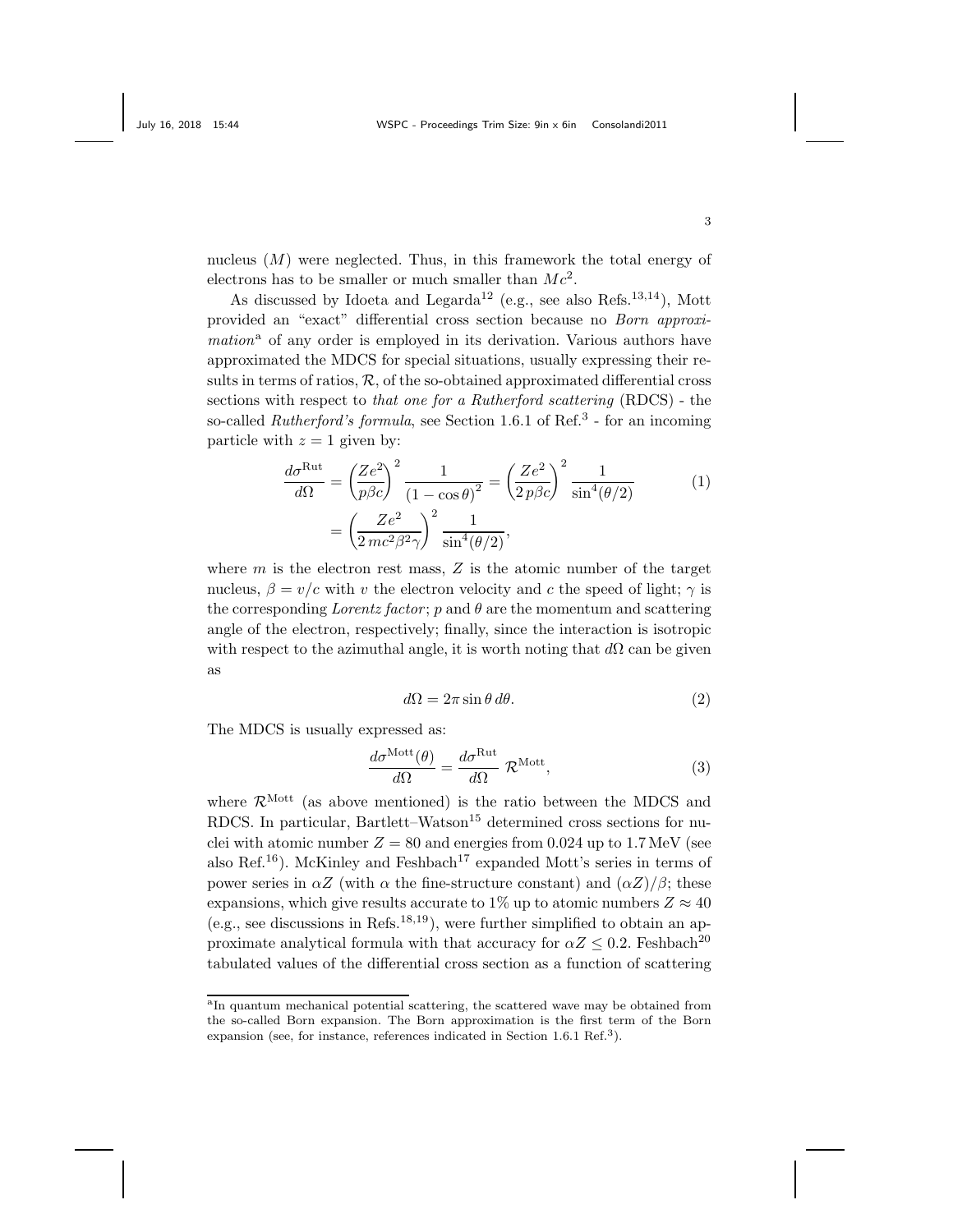angle for nuclei with atomic number up to 80 and electrons with kinetic energies larger than  $4 \text{ MeV}$ . Curr<sup>18</sup> reported values of the differential cross section as a function of scattering angle accurate at  $1\%$  for  $(\alpha Z)/\beta \leq 0.6$ ; while Doggett and Spencer<sup>21</sup> tabulated the MDCS for energies from  $10$ down to  $0.05 \,\text{MeV}$ . Recently, Idoeta and Legarda<sup>12</sup> provided a further series transformations and made a systematic comparison with those from McKinley and Feshbach<sup>17</sup>, Curr<sup>18</sup>, Doggett and Spencer<sup>21</sup>. For electrons with kinetic energies from several keV up to 900MeV and target nuclei with  $1 \leq Z \leq 90$ , Lijian, Quing and Zhengming<sup>22</sup> provided a practical interpolated expression [Eq. (16)] for  $\mathcal{R}^{\text{Mott}}$  with an average error less than 1%; in the present treatment, that expression - discussed in Sect. 2.1 - is the one assumed for  $\mathcal{R}^{\text{Mott}}$  in Eq. (3) hereafter.

The analytical expression derived by McKinley and Feshbach<sup>17</sup> - mentioned above - for the ratio with respect to Rutherford's formula [Equation  $(7)$  of Ref.<sup>17</sup> is given by:

$$
\mathcal{R}^{\text{McF}} = 1 - \beta^2 \sin^2(\theta/2) + Z \alpha \beta \pi \sin(\theta/2) \left[1 - \sin(\theta/2)\right] \tag{4}
$$

with the corresponding differential cross section (McFDCS)

$$
\frac{d\sigma^{\text{McF}}}{d\Omega} = \frac{d\sigma^{\text{Rut}}}{d\Omega} \mathcal{R}^{\text{McF}},
$$
\n(5)

where  $d\sigma^{\text{Rut}}/d\Omega$  is from Eq. (1). It has to be remarked that for positrons, the ratio  $\mathcal{R}_{\text{pos}}^{\text{McF}}$  becomes

$$
\mathcal{R}_{\text{pos}}^{\text{McF}} = 1 - \beta^2 \sin^2(\theta/2) - Z \alpha \beta \pi \sin(\theta/2) \left[1 - \sin(\theta/2)\right] \tag{6}
$$

(e.g., see Equation (6) of Ref.<sup>23</sup>). Furthermore, for  $Mc^2$  much larger than the total energy of incoming electron energies the distinction between laboratory (i.e., the system in which the target particle is initially at rest) and center-of-mass (CoM) systems disappears (e.g., see discussion in Section 1.6.1 of Ref.<sup>3</sup> ). Furthermore, in the CoM of the reaction the energy transferred from an electron to a nucleus initially at rest in the laboratory system (i.e., its recoil kinetic energy  $T$ ) is related to the maximum energy transferable  $T_{\rm max}$  as

$$
T = T_{\text{max}} \sin^2(\theta'/2) \tag{7}
$$

[e.g., see Equations  $(1.27, 1.95)$  at page 11 and 31, respectively, of Ref.<sup>3</sup>], where  $\theta'$  is the scattering angle in the CoM system. From Eqs.  $(2, 7)$  one obtains

$$
dT = \frac{T_{\text{max}}}{4\pi} d\Omega'.\tag{8}
$$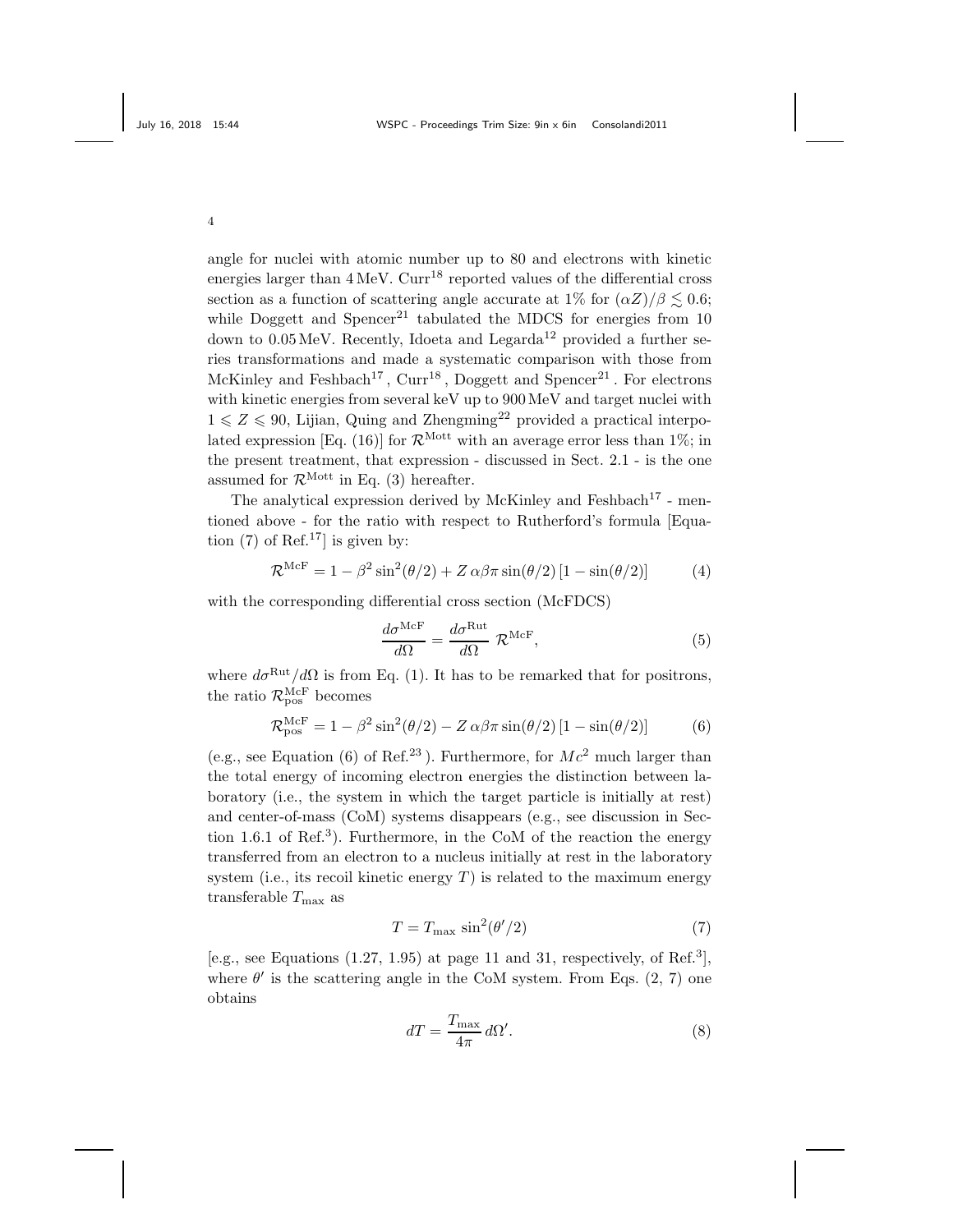Since  $\theta$  is  $\approx \theta'$  for  $Mc^2$  much larger than the electron energy, one finds that Eq. (7) can be approximated as

$$
T \simeq T_{\text{max}} \sin^2(\theta/2), \qquad (9)
$$

$$
\implies \sin^2(\theta/2) = \frac{T}{T_{\text{max}}} \tag{10}
$$

and

$$
dT \simeq \frac{T_{\text{max}}}{4\pi} \, d\Omega. \tag{11}
$$

Using Eqs.  $(4, 10, 11)$ , Eqs.  $(1, 5)$  can be respectively rewritten as:

$$
\frac{d\sigma^{\text{Rut}}}{d\Omega} = \frac{T_{\text{max}}}{4\pi} \frac{d\sigma^{\text{Rut}}}{dT}
$$
\n
$$
\implies \frac{d\sigma^{\text{Rut}}}{dT} = \left(\frac{Ze^2}{p\beta c}\right)^2 \frac{\pi T_{\text{max}}}{T^2},
$$
\n
$$
\frac{d\sigma^{\text{McF}}}{T} = \left(\frac{Ze^2}{p\beta c}\right)^2 \frac{\pi T_{\text{max}}}{T^2}
$$
\n
$$
\times \left[1 - \beta^2 \frac{T}{T_{\text{max}}} + Z \alpha \beta \pi \sqrt{\frac{T}{T_{\text{max}}}} \left(1 - \sqrt{\frac{T}{T_{\text{max}}}}\right)\right]
$$
\n
$$
\implies \frac{d\sigma^{\text{McF}}}{T} = \left(\frac{Ze^2}{p\beta c}\right)^2 \frac{\pi T_{\text{max}}}{T^2} \left[1 - \beta \frac{T}{T_{\text{max}}} (\beta + Z\alpha \pi) + Z\alpha \beta \pi \sqrt{\frac{T}{T_{\text{max}}}} \right] (13)
$$
\n
$$
= \left(\frac{Ze^2}{p\beta c}\right)^2 \frac{\pi T_{\text{max}}}{T^2} \mathcal{R}^{\text{McF}}(T)
$$
\n(13)

with

$$
\mathcal{R}^{\text{McF}}(T) = \left[1 - \beta \frac{T}{T_{\text{max}}} (\beta + Z\alpha\pi) + Z\alpha\beta\pi \sqrt{\frac{T}{T_{\text{max}}}}\right]
$$
(14)

[e.g., see Equation (11.4) of Ref.,<sup>24</sup> see also Ref.<sup>19</sup> and references therein]. Similarly, for positrons one finds

$$
\frac{d\sigma_{\text{pos}}^{\text{McF}}}{T} = \left(\frac{Ze^2}{p\beta c}\right)^2 \frac{\pi T_{\text{max}}}{T^2} \left[1 - \beta \frac{T}{T_{\text{max}}}(\beta - Z\alpha \pi) - Z\alpha \beta \pi \sqrt{\frac{T}{T_{\text{max}}}}\right]
$$

[e.g., see Refs.19,23 and references therein]. Finally, in a similar way the MDCS  $[Eq. (3)]$  is

$$
\frac{d\sigma^{\text{Mott}}(T)}{dT} = \frac{d\sigma^{\text{Rut}}}{dT} \mathcal{R}^{\text{Mott}}(T)
$$

$$
= \left(\frac{Ze^2}{p\beta c}\right)^2 \frac{\pi T_{\text{max}}}{T^2} \mathcal{R}^{\text{Mott}}(T) \tag{15}
$$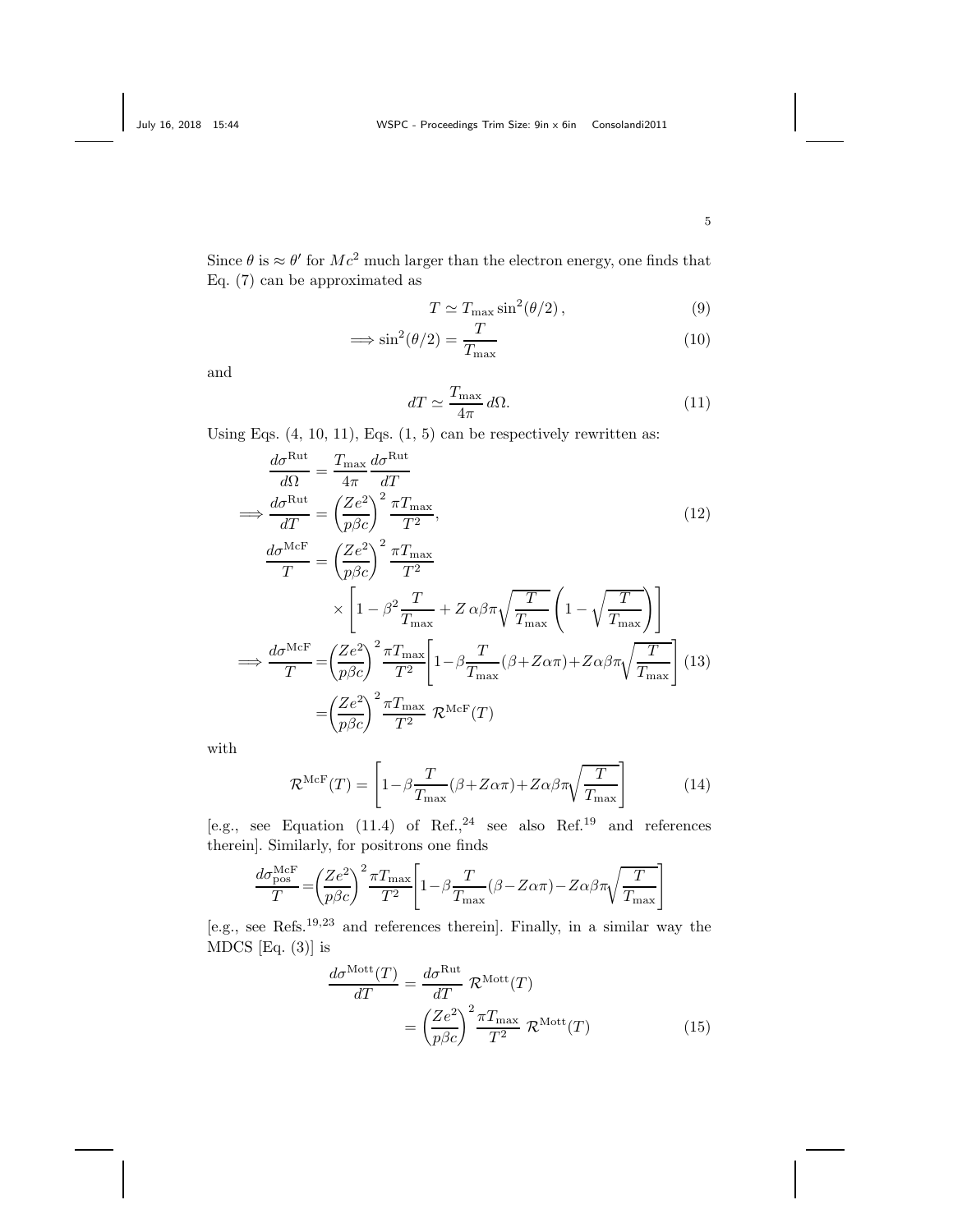with  $\mathcal{R}^{\text{Mott}}(T)$  from Eq. (18).

# 2.1. Interpolated Expression for  $\mathcal{R}^{\text{Mott}}$

As mentioned in Sect. 2, Curr<sup>18</sup> derived  $\mathcal{R}^{\text{Mott}}$  as a function the atomic number  $Z$  of the target nucleus and velocity  $\beta c$  of the incoming electron at several scattering angles from  $\theta = 30^{\circ}$  up to 180°. Recently, Lijian, Quing and Zhengming<sup>22</sup> provided a practical interpolated expression [Eq.  $(16)$ ] which is a function of both  $\theta$  and  $\beta$  for electron energies from several keV up to 900MeV, i.e.,

$$
\mathcal{R}^{\text{Mott}} = \sum_{j=0}^{4} a_j (Z, \beta) (1 - \cos \theta)^{j/2}, \qquad (16)
$$

where

$$
a_{j}(Z,\beta) = \sum_{k=1}^{6} b_{k,j}(Z)(\beta - \overline{\beta})^{k-1},
$$
\n(17)

and  $\overline{\beta} c = 0.7181287 c$  is the mean velocity of electrons within the above mentioned energy range. The coefficients  $b_{k,i}(Z)$  are listed in Table 1 of Ref.<sup>22</sup> for  $1 \leqslant Z \leqslant 90$ .

At 10, 100 and 1000 MeV for Li, Si, Fe and Pb, values of  $\mathcal{R}^{\text{Mott}}$  were calculated using both  $\text{Curr}^{18}$  and Lijian, Quing and Zhengming<sup>22</sup> methods and found to be in a very good agreement. It has to be remarked that with respect to the values of  $\mathcal{R}^{\text{McF}}$  obtained from Eq. (4) at 100 MeV one finds an average variation of about 0.2%, 3.2% and 8.8% for Li, Si and Fe nuclei, respectively. However, the stopping power determined using Eq. (52) (i.e., with  $\mathcal{R}^{\text{Mott}}$ ) differs by less than 0.5% with that calculated using Eq. (53) (i.e., with  $\mathcal{R}^{\text{McF}}$ ).  $\mathcal{R}^{\text{Mott}}$  obtained from Eq. (16) at 100 MeV is shown in Fig. 1 for Li, Si, Fe and Pb nuclei as a function of the scattering angle. Furthermore, it has to be pointed out that the energy dependence of  $\mathcal{R}^{\text{Mott}}$  from Eq. (16) was studied and observed to be negligible above  $\approx 10 \,\text{MeV}$  [as expected from Eq. (17)].

Finally, from Eqs.(7, 16) [e.g., see also Equation (1.93) at page 31 of Ref.<sup>3</sup>, one finds that  $\mathcal{R}^{\text{Mott}}$  can be expressed in terms of the transferred energy  $T$  as

$$
\mathcal{R}^{\text{Mott}}(T) = \sum_{j=0}^{4} a_j(Z,\beta) \left(\frac{2T}{T_{\text{max}}}\right)^{j/2}.
$$
 (18)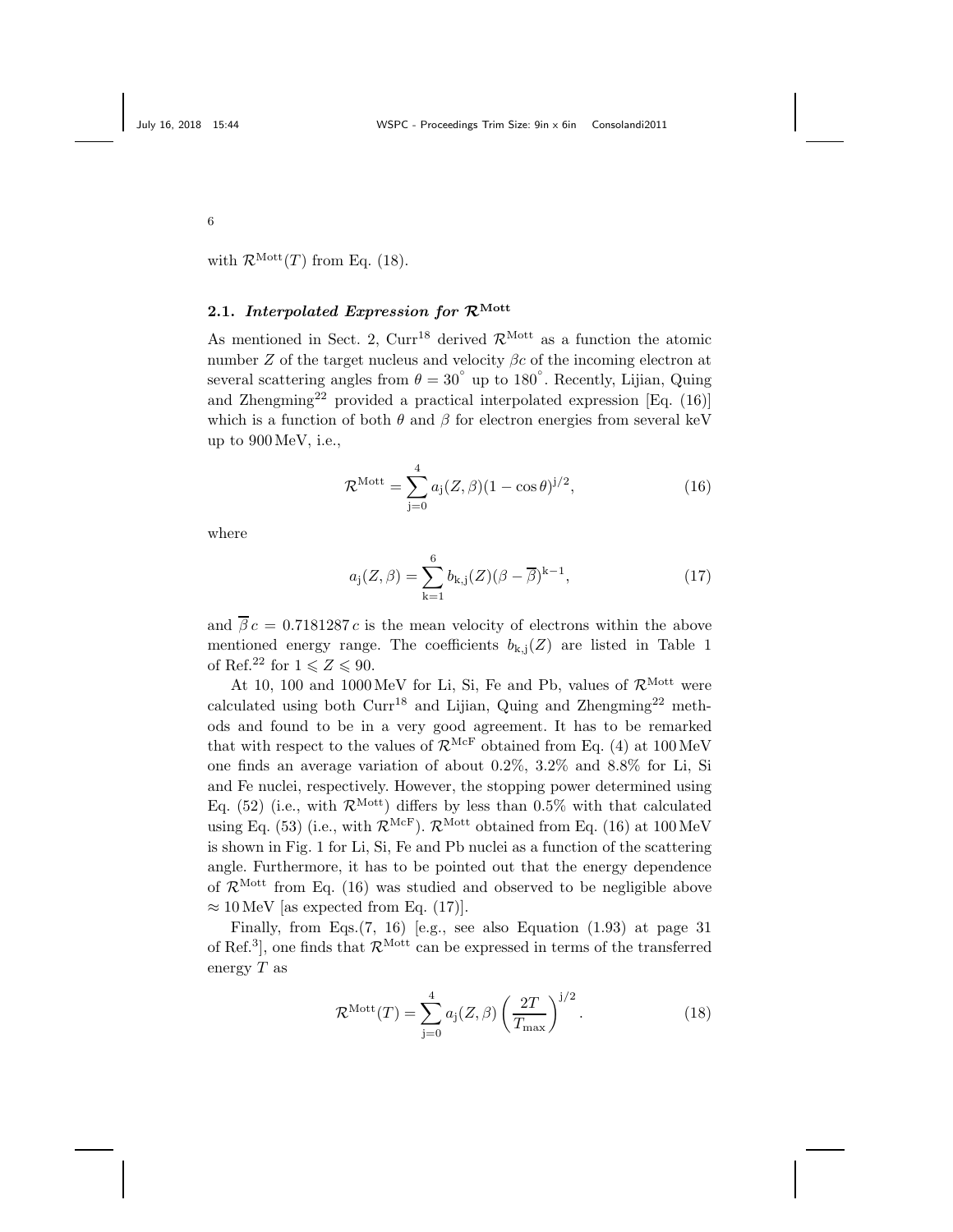# 2.2. Screened Coulomb Potentials

As already mentioned in Sect. 2, a complete treatment of electron interactions with atoms (e.g., see Chapter XVI of  $Ref.<sup>9</sup>$ ) involves the knowledge of the wave function of the target atom and, thus - as remarked by Fernandez-Vera, Mayol and Salvat<sup>14</sup> -, a relevant amount of numerical work when the kinetic energies of electrons exceed a few hundreds of keV.

The simple scattering model due to Wentzel<sup>10</sup> - with a single exponential screening function [e.g., see Equation (2.71) at page 95 of Ref.<sup>3</sup>, Equation (21) in Ref.<sup>25</sup> and Ref.<sup>10</sup>] - was repeatedly employed in treating single and multiple Coulomb scattering with screened potentials (e.g, see Ref.<sup>25</sup> - and references therein - for a survey of such a topic and also Refs.<sup>5,6,26–28</sup>). Neglecting effects like those related to spin and finite size of nuclei, for proton and nucleus interactions with nuclei it was shown that the resulting elastic differential cross section of a projectile with bare nuclear-charge  $ez$  on a target with bare nuclear-charge  $eZ$  differs from the Rutherford differential cross section (RDCS) by an additional term - the so-called screening parameter - which prevents the divergence of the cross section when the angle  $\theta$  of scattered particles approaches  $0^{\circ}$  [e.g., see Refs.<sup>5,6,26–28</sup> (see also references therein) and Section 1.6.1 of Ref.<sup>3</sup>. It has to be remarked that the RDCS for  $z = 1$  particles can also be employed to describe the scattering of non-relativistic electrons with unscreened nuclei (e.g, see Refs.<sup>8,12</sup> and references therein). As derived by Molière<sup>26</sup> for the single Coulomb scattering using a *Thomas–Fermi poten*tial, for  $z = 1$  particles the *screening parameter*  $A_{s,M}$  [e.g., see Equation (21) of Bethe<sup>27</sup> is expressed as

$$
A_{\rm s,M} = \left(\frac{\hbar}{2\,p\,a_{\rm TF}}\right)^2 \left[1.13 + 3.76 \times \left(\frac{\alpha Z}{\beta}\right)^2\right] \tag{19}
$$

where  $\alpha$ , c and  $\hbar$  are the fine-structure constant, speed of light and reduced Planck constant, respectively;  $p(\beta c)$  is the momentum (velocity) of the incoming particle undergoing the scattering onto a target supposed to be initially at rest - i.e., in the laboratory system -;  $a_{\text{TF}}$  is the screening length suggested by Thomas–Fermi (e.g., see Refs.<sup>29,30</sup>)

$$
a_{\rm TF} = \frac{C_{\rm TF} a_0}{Z^{1/3}}\tag{20}
$$

with

$$
a_0 = \frac{\hbar^2}{me^2}
$$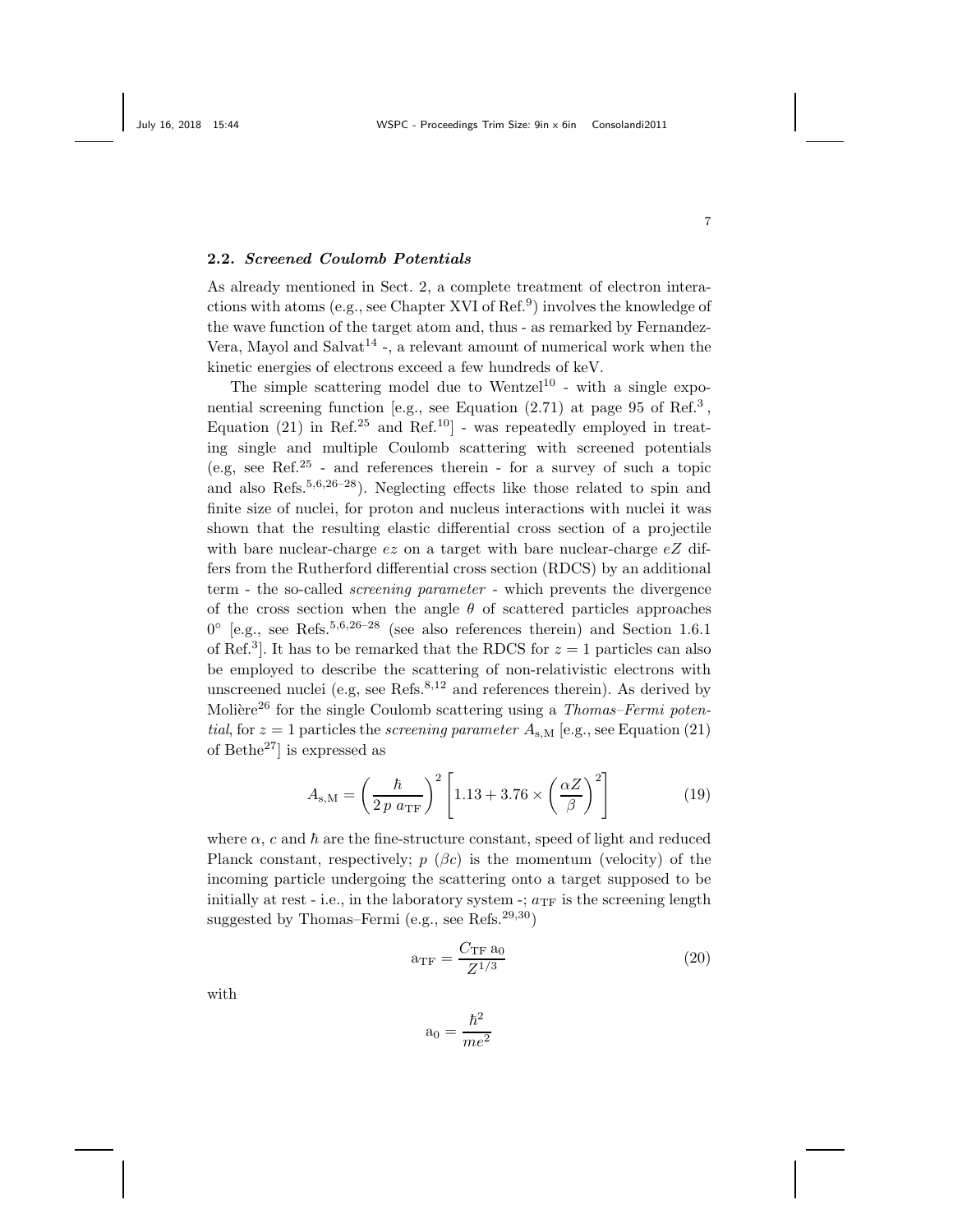the Bohr radius, m the electron rest mass and

$$
C_{\rm TF} = \frac{1}{2} \left( \frac{3 \pi}{4} \right)^{2/3} \simeq 0.88534
$$

a constant introduced in the Thomas–Fermi model [e.g., see Equations  $(2.73, 2.82)$  - at page 95 and 99, respectively - of Ref.<sup>3</sup> and Ref.<sup>6</sup> , see also references therein]. The modified Rutherford's formula  $[d\sigma^{WM}(\theta)/d\Omega]$ , i.e., the *differential cross section* - obtained from the Wentzel–Molière treatment of the single scattering on screened nuclear potentials - is given by [e.g., see Equation  $(2.84)$  of Ref.<sup>3</sup>, Section 2.3 in Ref.<sup>25</sup> and Ref.<sup>6</sup> (see also references therein)]:

$$
\frac{d\sigma^{WM}(\theta)}{d\Omega} = \left(\frac{zZe^2}{2p\beta c}\right)^2 \frac{1}{\left[A_{s,M} + \sin^2(\theta/2)\right]^2}
$$
(21)  

$$
\frac{d\sigma^{Rut}}{\sin^4(\theta/2)}
$$

$$
= \frac{d\sigma}{d\Omega} \frac{\tan(\theta/2)}{[A_{s,M} + \sin^2(\theta/2)]^2}
$$

$$
= \frac{d\sigma^{Rut}}{d\Omega} \mathfrak{F}^2(\theta).
$$
(22)

with

$$
\mathfrak{F}(\theta) = \frac{\sin^2(\theta/2)}{A_{\mathrm{s,M}} + \sin^2(\theta/2)}.\tag{23}
$$

 $\mathfrak{F}(\theta)$  - the so-called *screening factor* - depends on the scattering angle  $\theta$ and screening parameter  $A_{s,M}$ . As discussed in Sect. 2.4, in the DCS the term  $A_{s,M}$  cannot be neglected [Eq. (22)] for scattering angles ( $\theta$ ) within a forward (with respect to the electron direction) angular region narrowing with increasing energy from several degrees (for high-Z material) at 200 keV down to less than or much less than a mrad above 200MeV.

An approximated description of elastic interactions of electrons with screened Coulomb fields of nuclei can be obtained factorizing the MDCS, i.e., involving Rutherford's formula  $[d\sigma^{\text{Rut}}/d\Omega]$  for particles with  $z = 1$ , the screening factor  $\mathfrak{F}(\theta)$  and the ratio  $\mathcal{R}^{\text{Mott}}$  between RDCS and MDCS:

$$
\frac{d\sigma_{\rm sc}^{\rm Mott}(\theta)}{d\Omega} \simeq \frac{d\sigma^{\rm Rut}}{d\Omega} \mathfrak{F}^2(\theta) \mathcal{R}^{\rm Mott} \tag{24}
$$

[e.g., see Equation (1) of Ref.<sup>12</sup>, Equation (A34) at page 208 of Ref.<sup>13</sup>, see also Ref.<sup>14</sup> and citations from these references]. Thus, the corresponding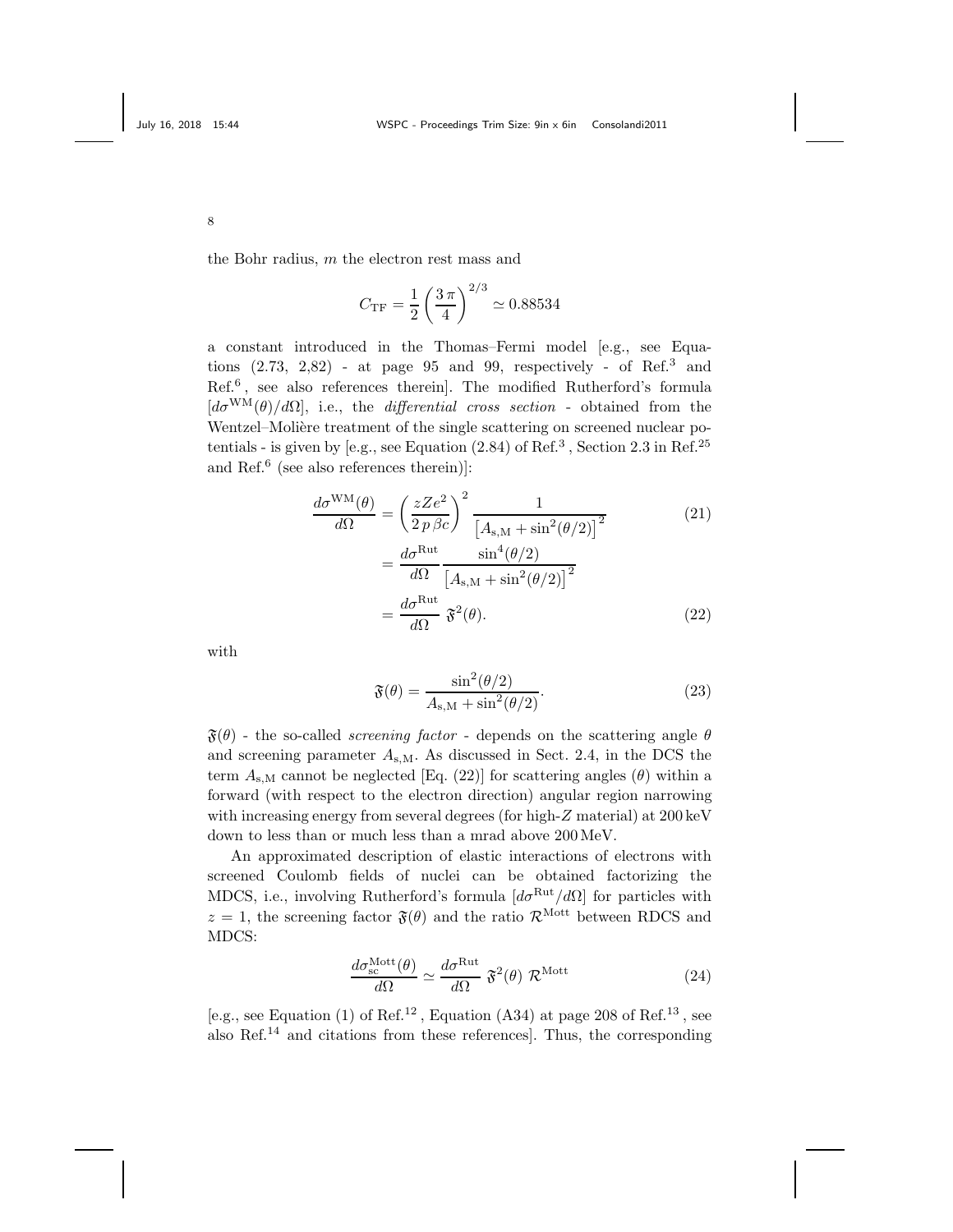



Fig. 1.  $\mathcal{R}^{\text{Mott}}$  obtained from Eq. (16) at 100 MeV for Li, Si, Fe and Pb nuclei as a function of scattering angle.

screened differential cross section derived using the analytical expression from McKinley and Feshbach<sup>17</sup> can be approximated with

$$
\frac{d\sigma_{\rm sc}^{\rm McF}(\theta)}{d\Omega} \simeq \frac{d\sigma^{\rm Rut}}{d\Omega} \mathfrak{F}^2(\theta) \mathcal{R}^{\rm McF}.
$$
 (25)

It has to be remarked - as derived by Zeitler and  $O(s<sup>31</sup> - that spin and)$ screening effects can be separately treated for small scattering angles; while at large angles (i.e., at large momentum transfer), the factorization is well suited under the condition that

$$
2Z^{4/3}\alpha^2\frac{1}{\beta^2\gamma}\ll 1
$$

(e.g., see Refs.<sup>12,31</sup>). Zeitler and Olsen<sup>31</sup> suggested that for electron energies above 200 keV the overlap of spin and screening effects is small for all elements and for all energies; for lower energies the overlapping of the spin and screening effects may be appreciable for heavy elements and large angles.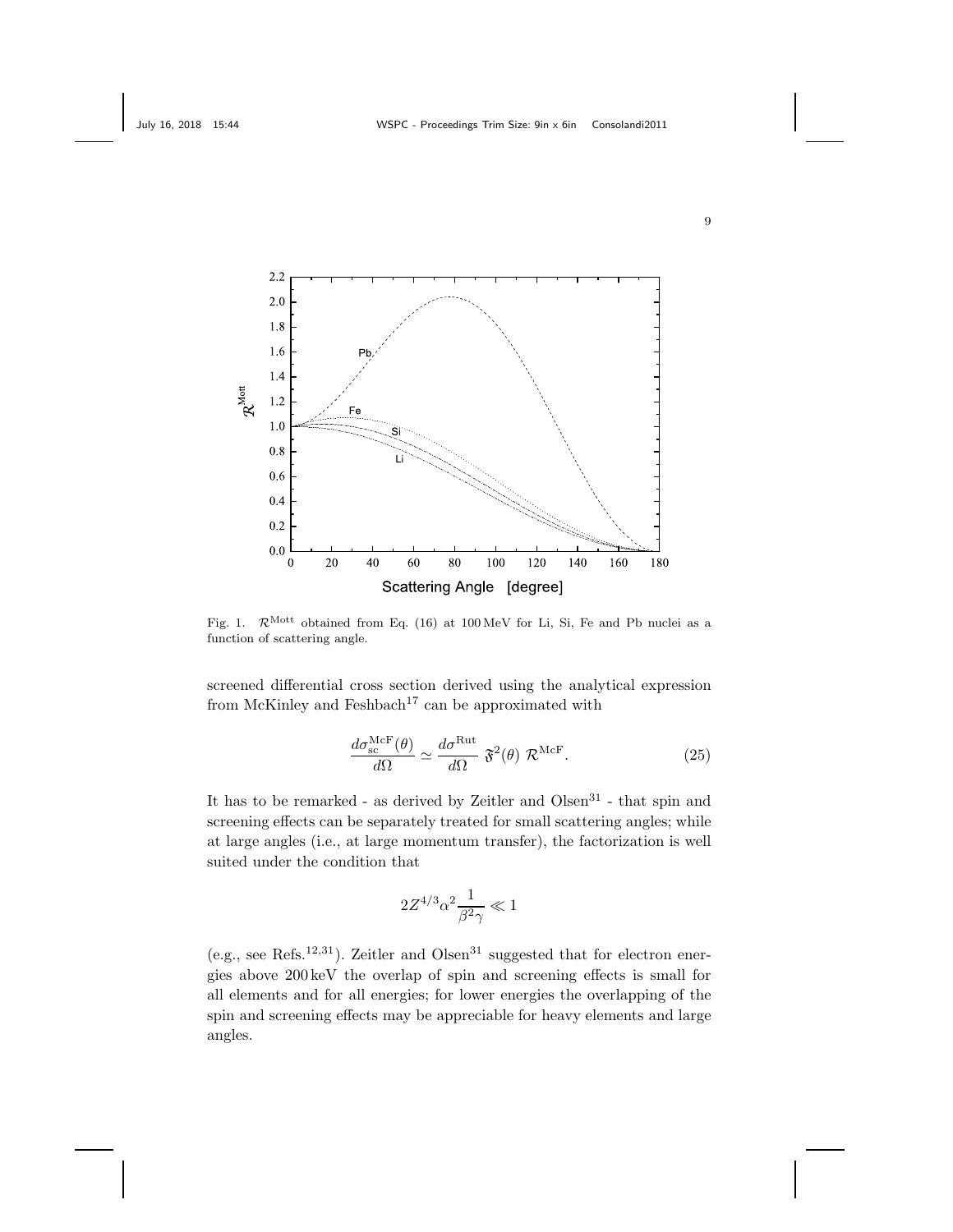# 2.3. Finite Nuclear Size

As suggested by Fernandez-Vera, Mayol and Salvat<sup>14</sup>, above  $10 \,\text{MeV}$  the effect of the finite nuclear size has to be taken into account in the treatment of the electron–nucleus elastic scattering. With increasing energies, deviations from a point-like behavior (see, for instance, Figure 4 of Ref.,  $^{14}$ Ref.32,33 and references therein) were observed at large angles where the screening factor [Eq. (23)] is  $\approx 1$ .

The ratio between the actual measured and that expected from the point-like differential cross section (e.g., the MDCS) expresses the square of the nuclear form factor  $(|F|)$  which, in turn, depends on the momentum transfer q, i.e., that acquired by the target initially at rest:

$$
q = \frac{\sqrt{T(T + 2Mc^2)}}{c},\tag{26}
$$

with T from Eq. (7) or, for  $Mc^2$  larger or much larger than the electron energy, from its approximate expression Eq. (9) [e.g., see Equations  $(31, 57, 58)$  of Ref.<sup>33</sup>, Section 3.1.2 of Ref.<sup>3</sup>, Refs.<sup>14,28,32,34</sup>.

The factorized differential cross section for elastic interactions of electrons with screened Coulomb fields of nuclei [Eq. (24)] accounting for the effects due to the finite nuclear size is given by:

$$
\frac{d\sigma_{\rm sc,F}^{\rm Mott}(\theta)}{d\Omega} = \frac{d\sigma_{\rm sc}^{\rm Mott}(\theta)}{d\Omega} |F(q)|^2
$$

$$
\simeq \frac{d\sigma_{\rm Rut}^{\rm Rut}}{d\Omega} \mathfrak{F}^2(\theta) \mathcal{R}^{\rm Mott} |F(q)|^2
$$
(27)

[e.g., see Equation (18) of Ref.<sup>14</sup>, Ref.<sup>28</sup> and also references therein]. Thus, using the analytical expression derived by McKinley and Feshbach<sup>17</sup> [Eq. (4)] one obtains the corresponding screened differential cross section [Eq. (25)] accounting for the finite nuclear size effects, i.e.,

$$
\frac{d\sigma_{\text{sc},F}^{\text{McF}}(\theta)}{d\Omega} = \frac{d\sigma_{\text{sc}}^{\text{McF}}(\theta)}{d\Omega} |F(q)|^2
$$
\n
$$
\simeq \frac{d\sigma_{\text{cut}}^{\text{Rut}}}{d\Omega} \mathfrak{F}^2(\theta) \mathcal{R}^{\text{McF}} |F(q)|^2
$$
\n
$$
= \frac{d\sigma_{\text{cut}}^{\text{Rut}}}{d\Omega} \mathfrak{F}^2(\theta) |F(q)|^2
$$
\n
$$
\times \left\{1 - \beta^2 \sin^2(\theta/2) + Z \alpha \beta \pi \sin(\theta/2) [1 - \sin(\theta/2)] \right\}. (29)
$$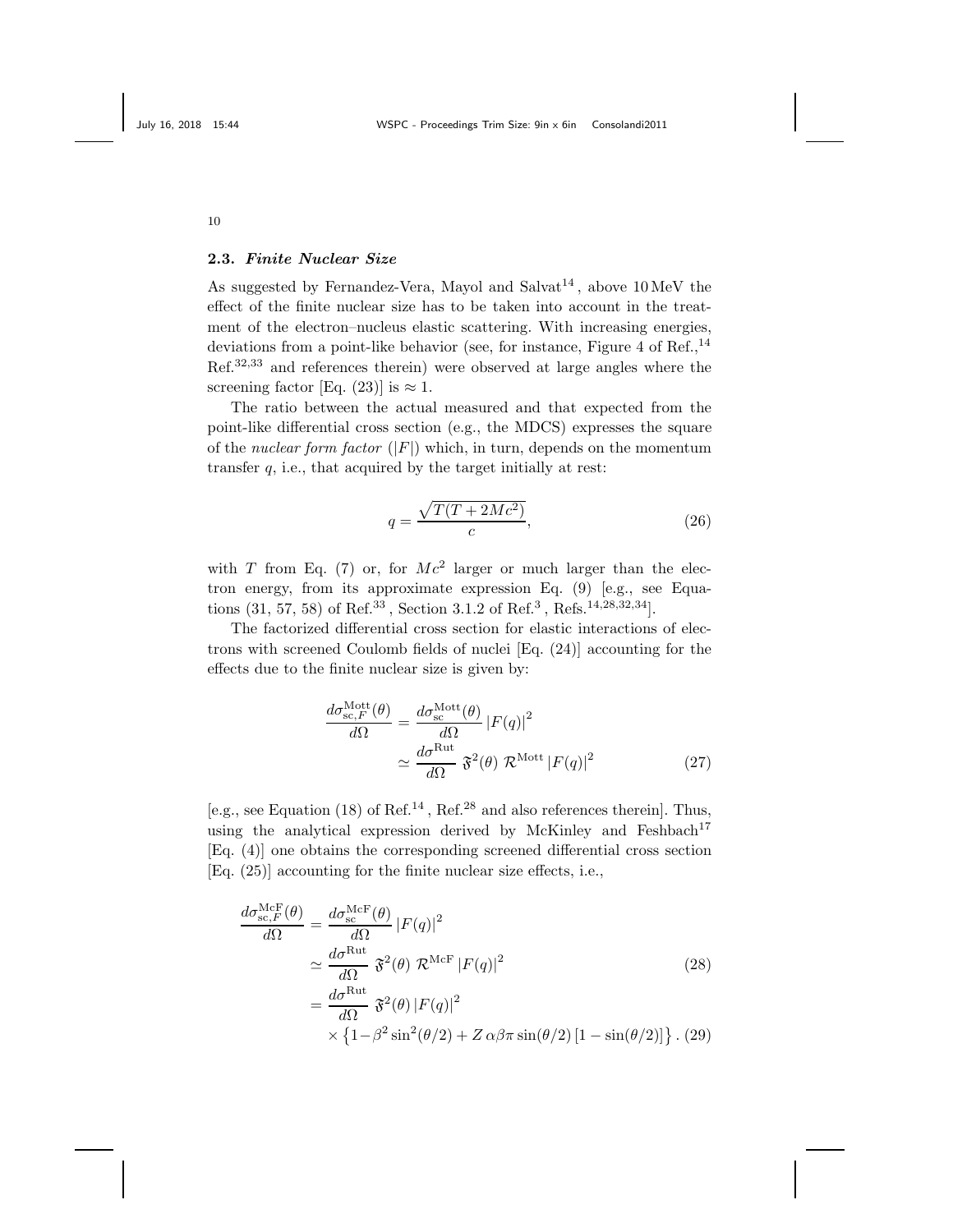In terms of kinetic energy, one can respectively rewrite Eqs. (27, 28) as

$$
\frac{d\sigma_{\text{sc},F}^{\text{Mott}}(T)}{dT} = \frac{d\sigma^{\text{Rut}}}{dT} \mathfrak{F}^2(T) \mathcal{R}^{\text{Mott}}(T) |F(q)|^2
$$
(30)

$$
\frac{d\sigma_{\rm sc,F}^{\rm McF}(T)}{dT} \simeq \frac{d\sigma^{\rm Rut}(T)}{dT} \mathfrak{F}^2(T) \mathcal{R}^{\rm McF}(T) |F(q)|^2 \tag{31}
$$

with  $d\sigma^{\text{Rut}}/dT$  from Eq. (12),  $\mathcal{R}^{\text{Mott}}(T)$  from Eq. (18),  $\mathcal{R}^{\text{McF}}(T)$  from Eq. (14) and, using Eqs. (7, 9, 23),

$$
\mathfrak{F}(T) = \frac{T}{T_{\text{max}} A_{\text{s,M}} + T}.
$$

The nuclear form factor accounts for the spatial distribution of charge density probed in the electron–nucleus scattering [e.g., see Equation (58) of Ref.<sup>33</sup>, Section 3.1.2 of Ref.<sup>3</sup>, Refs.<sup>14,28,32,34</sup> and references therein]. For instance, among those spherically symmetric treated in literature, one finds that for i) an exponential charge distribution  $(F_{\exp})$  [e.g., see Equation (6) of Ref.<sup>28</sup>, Equation (93) at page 252 of Ref.<sup>33</sup> and references therein, ii) a Gaussian charge distribution ( $F_{\text{gau}}$ ) [e.g., see Equation (6) of Ref.<sup>28</sup> and references therein] and iii) an uniform–uniform folded charge distribution over spheres with different radii  $(F_u)$  [e.g., see Equation (22) of Ref.<sup>14</sup>, Ref.<sup>32</sup> and references therein]. For instance, the form factor  $F_{\text{exp}}$  is

$$
F_{\exp}(q) = \left[1 + \frac{1}{12} \left(\frac{qr_n}{\hbar}\right)^2\right]^{-2},
$$
\n(32)

where  $r_n$  is the nuclear radius [e.g., see Equation (6) of Ref.<sup>28</sup>]. To a first approximation,  $r_n$  can be parameterized by

$$
r_{\rm n} = 1.27 A^{0.27} \text{ fm} \tag{33}
$$

with A the atomic weight [e.g., see Equation  $(7)$  of Ref.<sup>28</sup>]. Equation (33) provides values of  $r_n$  in agreement up to heavy nuclei (like Pb and U) with those available, for instance, in Table 1 of  $\text{Ref.}^{34}$ . The nuclear form factor is 1 for  $q = 0$  and rapidly decreases with increasing q [e.g., see Eq. (32), Equation (6) of Ref.<sup>28</sup> and Equation (22) of Ref.<sup>14</sup> for  $F_{\rm exp}$ ,  $F_{\rm gau}$ and  $F_u$ , respectively]. Furthermore, from inspection of Eqs.  $(7, 9, 26)$  small  $q$  are those corresponding to scattering angles within the forward (with respect to the electron direction) angular region which, in turn, narrows with increasing electron energy. For instance, in lithium the square values  $(|F(q)|^2)$  of these form factors are in agreement within 1% up to  $\theta' \lesssim 124.1^{\circ}$  $(2.4^{\circ})$  at 20 MeV (1 GeV); in silicon up to  $\theta' \lesssim 138.4^{\circ}$  (2.4°) at 20 MeV (1 GeV); in iron up to  $\theta' \lesssim 108.0^{\circ}$  (2.1°) at 20 MeV (1 GeV). However, as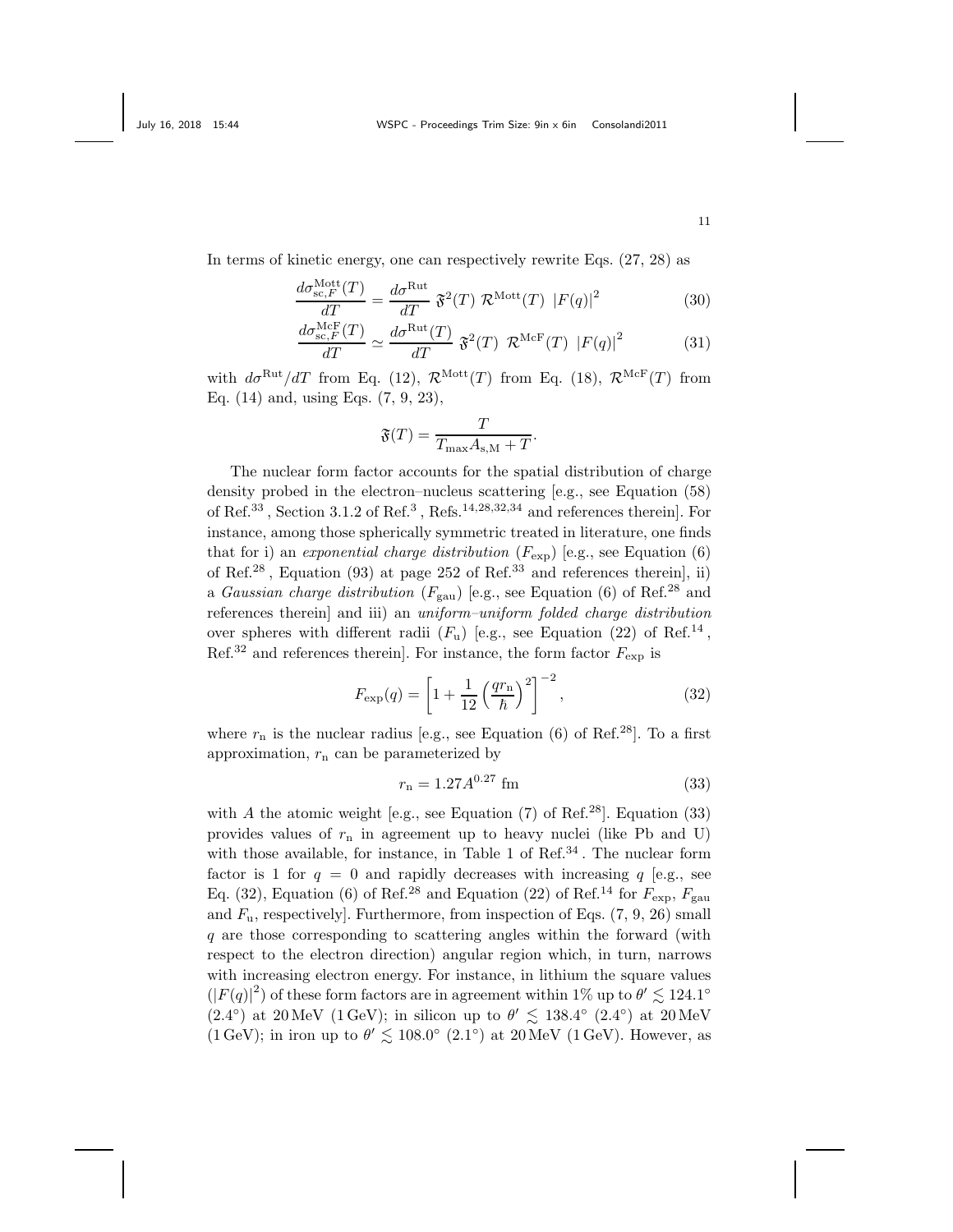



Fig. 2. As a function of the kinetic energy of electrons from 200 keV up to 1 TeV, ratios of nuclear stopping power of electrons in silicon calculated neglecting i) nuclear size effects (i.e., for  $|F_{\rm exp}|^2 = 1$ ) (dashed curve) and ii) effects due to the finite rest mass of the target nucleus (dashed and dotted curve) [i.e., in Eq. (53) replacing  $d\sigma_{\rm sc, F, CoM}^{\rm McF}(T)/dT$ with  $d\sigma_{\text{sc},F}^{\text{McF}}(T)/dT$  from Eq. (31)] both divided by that one obtained using Eq. (53).

discussed in Sect. 2.4, these upper angles are larger or much larger with respect to those required to obtain 99% of the total cross section. Thus, the usage of any of the above mentioned nuclear form factors - e.g.,  $F_{\text{exp}}$  as in the present treatment - is expected to be appropriate in the treatment of the transport of electrons in matter, when single scattering mechanisms are relevant, for instance in dealing with the nuclear stopping power and non-ionization energy-loss deposition.

# 2.4. Finite Rest Mass of Target Nucleus

The DCS treated in Sects. 2–2.3 is based on the extension of the MDCS to include effects due to interactions on screened Coulomb potentials of nuclei and their finite size. However, in the treatment, the electron energies were assumed to be small (or much smaller) with respect to that  $(Mc^2)$ corresponding to the rest mass  $(M)$  of target nuclei.

The Rutherford scattering on screened Coulomb fields - i.e., under the action of a central force - by massive charged particles at energies larger or much larger than  $Mc^2$  was treated by Boschini et al.<sup>5,6</sup> in the CoM system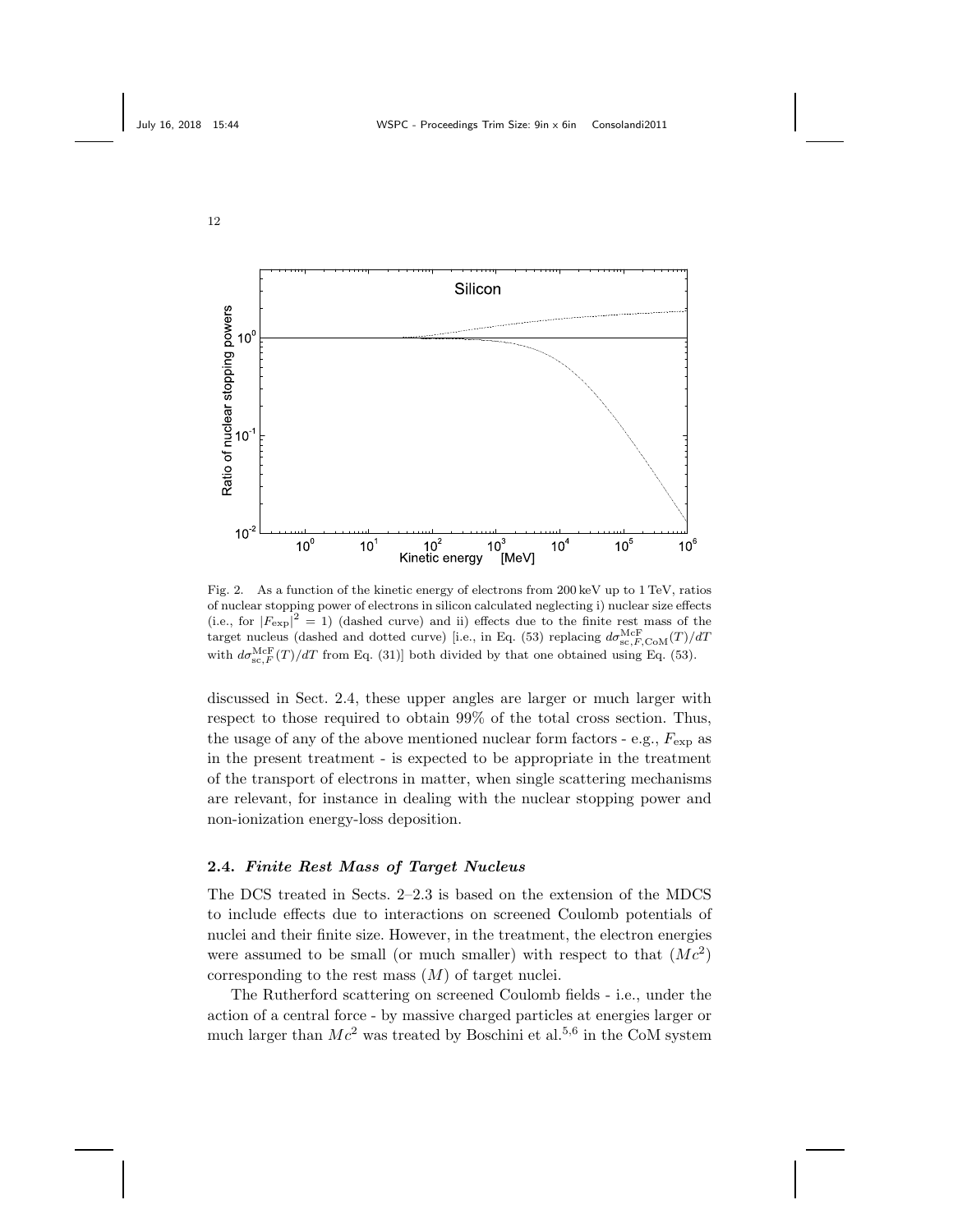(e.g., see also Sections 1.6, 1.6.1, 2.1.4.2 of Ref.<sup>3</sup> and references therein). It was shown that the differential cross section  $\left[ d\sigma^{WM}(\theta')/d\Omega'$  with  $\theta'$  the scattering angle in the CoM system] is that one derived for describing the interaction on a fixed scattering center of a particle with i) momentum  $p'_r$  equal to the momentum of the incoming particle (i.e., the electron in the present treatment) in the CoM system and ii) rest mass equal to the *relativistic reduced mass*  $\mu_{rel}$  [e.g., see Equations (1.80, 1.81) at page 28 of Ref.<sup>3</sup>].  $\mu_{rel}$  is given by

$$
\mu_{\rm rel} = \frac{mM}{M_{1,2}}\tag{34}
$$

$$
=\frac{mMc}{\sqrt{m^2c^2 + M^2c^2 + 2M\sqrt{m^2c^4 + p^2c^2}}},\tag{35}
$$

where  $p$  is the momentum of the incoming particle (the electron in the present treatment) in the laboratory system:  $m$  is the rest mass of the incoming particle (i.e., the electron rest mass); finally,  $M_{1,2}$  is the invariant mass - e.g., Section 1.3.2 of Ref.<sup>3</sup> - of the two-particle system. Thus, the velocity of the interacting particle is

$$
\beta_{\rm r}'c = c \sqrt{\left[1 + \left(\frac{\mu_{\rm rel}c}{p_{\rm r}'}\right)^2\right]^{-1}}\tag{36}
$$

 $[e.g., see Equation (1.82) at page 29 of Ref.<sup>3</sup>$ . For an incoming particle with  $z = 1, d\sigma^{WM}(\theta')/d\Omega'$  is given by

$$
\frac{d\sigma^{WM'}(\theta')}{d\Omega'} = \left(\frac{Ze^2}{2\,p'_r\,\beta'_r c}\right)^2 \frac{1}{\left[A_s + \sin^2(\theta'/2)\right]^2},\tag{37}
$$

with

$$
A_{\rm s} = \left(\frac{\hbar}{2\,p_{\rm r}'\,a_{\rm TF}}\right)^2 \left[1.13 + 3.76 \times \left(\frac{\alpha Z}{\beta_{\rm r}'}\right)^2\right] \tag{38}
$$

the screening factor [e.g., see Equations (2.87, 2.88) at page 103 of Ref.<sup>3</sup> ]. Equation (37) can be rewritten as

$$
\frac{d\sigma^{WM'}(\theta')}{d\Omega'} = \frac{d\sigma^{Rut'}(\theta')}{d\Omega'} \mathfrak{F}_{\text{CoM}}^2(\theta') \tag{39}
$$

with

$$
\frac{d\sigma^{\text{Rut}'}(\theta')}{d\Omega'} = \left(\frac{Ze^2}{2p'_r\beta'_r c}\right)^2 \frac{1}{\sin^4(\theta'/2)}\tag{40}
$$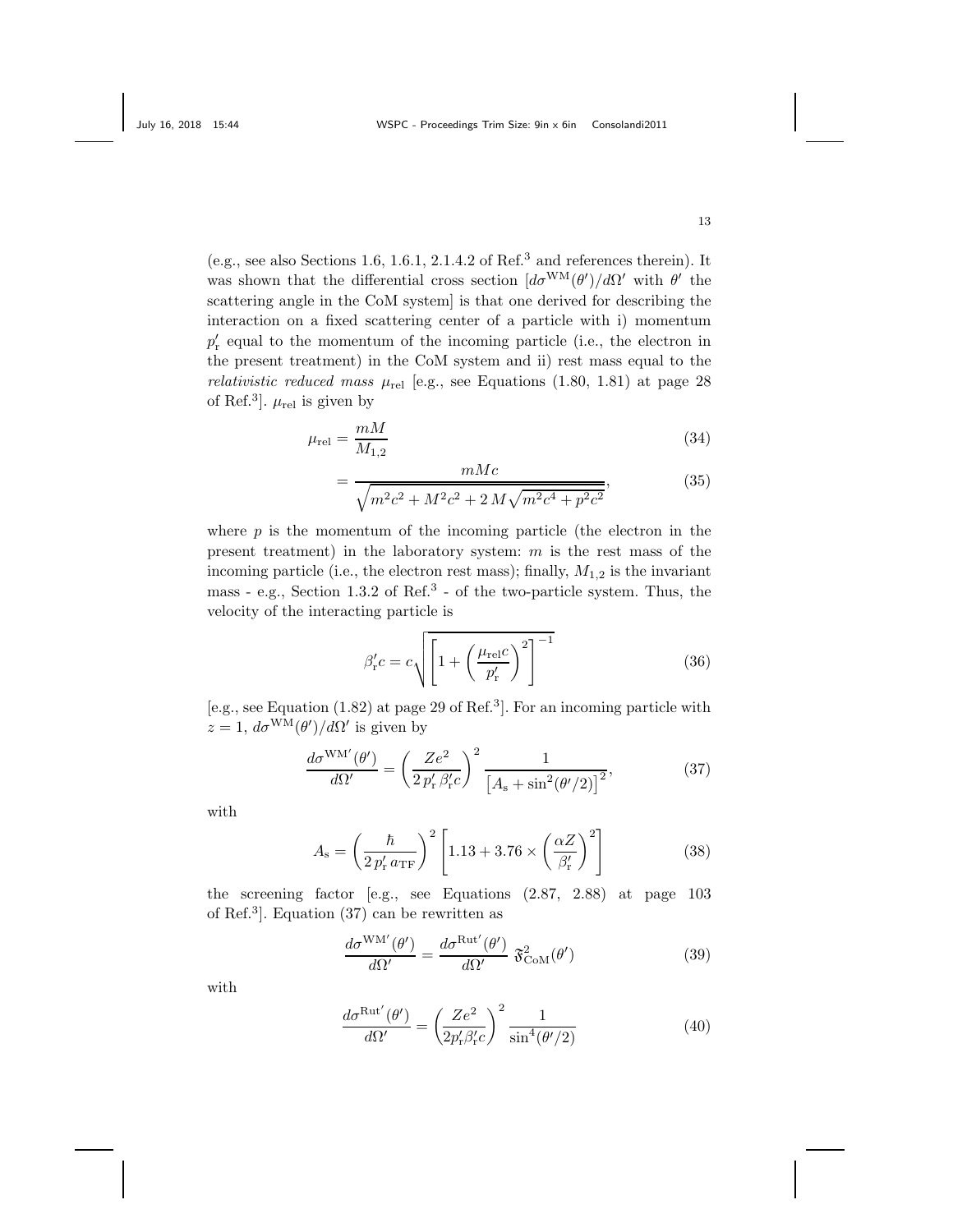the corresponding RDCS for the reaction in the CoM system [e.g., see Equation  $(1.79)$  at page 28 of Ref.<sup>3</sup> and

$$
\mathfrak{F}_{\text{CoM}}(\theta') = \frac{\sin^2(\theta'/2)}{A_s + \sin^2(\theta'/2)}\tag{41}
$$

the screening factor. Using, Eqs. (7, 8), one can respectively rewrite Eqs. (40, 41, 39, 37) as

$$
\frac{d\sigma^{\text{Rut}'} }{dT} = \pi \left(\frac{Ze^2}{p'_r \beta'_r c}\right)^2 \frac{T_{\text{max}}}{T^2}
$$
\n(42)

$$
\mathfrak{F}_{\text{CoM}}(T) = \frac{T}{T_{\text{max}} A_s + T} \tag{43}
$$

$$
\frac{d\sigma^{WM'}(T)}{dT} = \frac{d\sigma^{Rut'}}{dT} \mathfrak{F}_{\text{CoM}}(T)
$$
\n(44)

$$
\frac{d\sigma^{WM'}(T)}{dT} = \pi \left(\frac{Ze^2}{p'_r \beta'_r c}\right)^2 \frac{T_{\text{max}}}{\left(T_{\text{max}} A_s + T\right)^2} \tag{45}
$$

[e.g., see Equation  $(2.90)$  at page 103 of Ref.<sup>3</sup> or Equation  $(13)$  of Ref.<sup>6</sup>].

As already mentioned (Sect. 2.2), the screening parameter  $A_s$  prevents the DCS to diverge - see last term in Eq.  $(37)$  -, i.e., for  $\theta'$  of the order of or smaller than

$$
\theta'_{\rm sc} = \arcsin\left(2\sqrt{A_{\rm s}}\right)
$$

effects due to screening of the nuclear Coulomb field have to be accounted for.  $\theta'_{\rm sc}$  rapidly decreases with increasing the kinetic energies of electrons. For instance, in iron  $\theta_{\rm sc}'$  is  $\approx 1.7^{\circ}$  (0.03 rad) at 200 keV and  $\approx 0.004^{\circ}$  $(7.0 \times 10^{-2} \text{ mrad})$  at 200 MeV; in silicon, it is  $\approx 1.3^{\circ}$  (0.022 rad) at 200 keV and  $\approx 0.003^{\circ}$  (5.5×10<sup>-2</sup> mrad) at 200 MeV; while, in lithium, it is  $\approx 0.75^{\circ}$ (13 mrad) at 200 keV and  $\approx 0.002^{\circ}$  (3.3×10<sup>-2</sup> mrad) at 200 MeV. Therefore, in Eq.  $(39)$  the term  $A<sub>s</sub>$  (i.e., the screening parameter [Eq.  $(38)$ ]) cannot be neglected for scattering angles within a forward angular region narrowing with increasing energies from a few degrees (for low-Z material) at about 200 keV down to less than or much less than a mrad above 200MeV. It is worthwhile to remark that in silicon, for instance,  $\theta'$  can be approximated with  $\theta$  up to a few hundred MeV.

To account for the finite rest mass of target nuclei, the factorized MDCS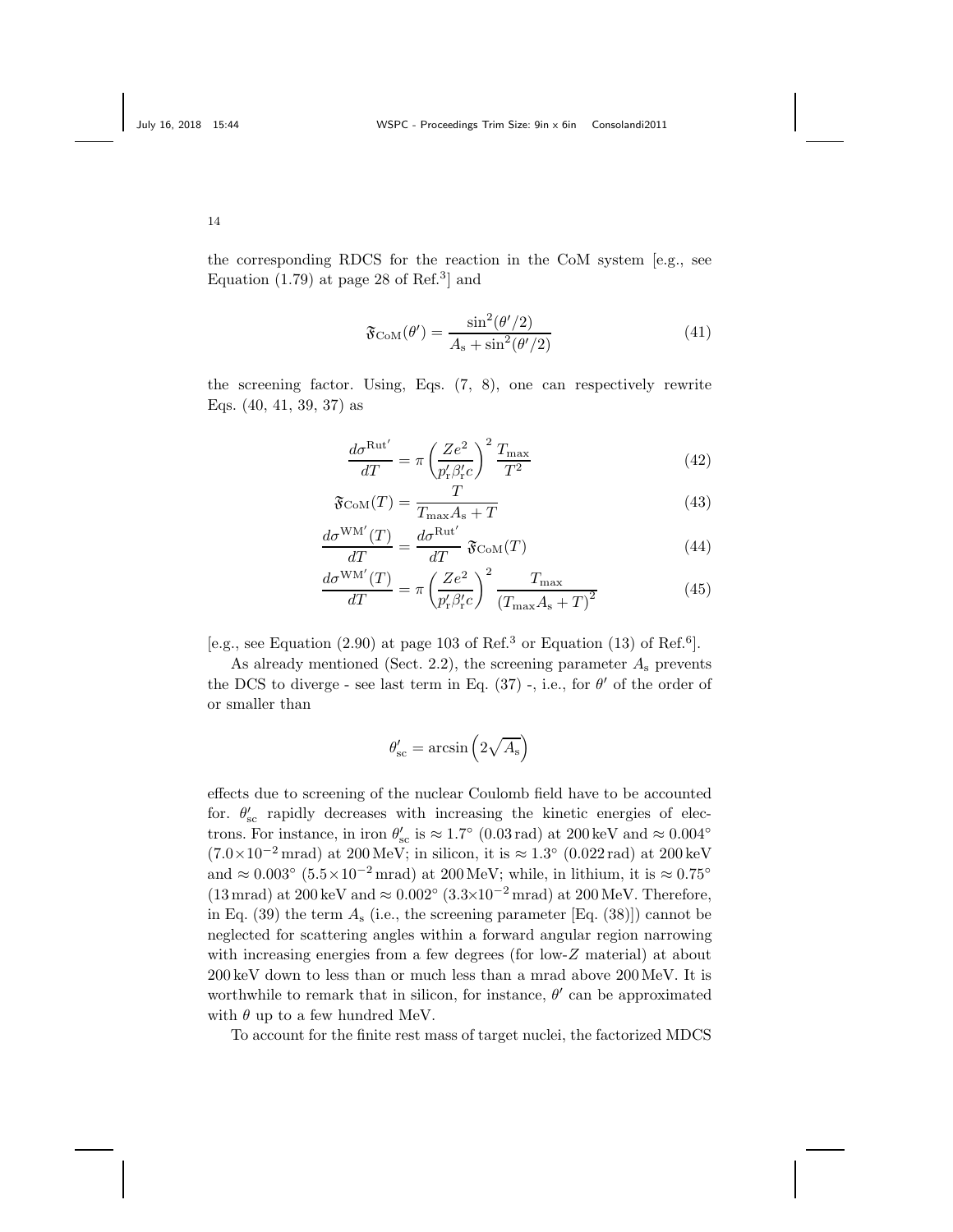[Eq. (27)] has to be re-expressed in the CoM system as:

$$
\frac{d\sigma_{\text{sc},F,\text{CoM}}^{\text{Mott}}(\theta')}{d\Omega'} = \frac{d\sigma_{\text{sc}}^{\text{Mott}}(\theta', \beta'_{\text{r}}, p'_{\text{r}})}{d\Omega'} |F(q)|^2
$$

$$
\simeq \frac{d\sigma^{\text{WM}'}(\theta')}{d\Omega'} \mathcal{R}_{\text{CoM}}^{\text{Mott}}(\theta') |F(q)|^2
$$

$$
\simeq \frac{d\sigma^{\text{Rut}'}(\theta')}{d\Omega'} \mathfrak{F}_{\text{CoM}}^2(\theta') \mathcal{R}_{\text{CoM}}^{\text{Mott}}(\theta') |F(q)|^2, \qquad (46)
$$

where  $F(q)$  is the nuclear form factor (Sect. 2.3) with q the momentum transfer to the recoil nucleus [Eq. (26)]; finally, as discussed in Sect. 2.1,  $\mathcal{R}^{\text{Mott}}$  exhibits almost no dependence on electron energy above  $\approx 10 \text{ MeV}$ , thus, since at low energies  $\theta \simeq \theta'$  and  $\beta \simeq \beta'_r$ ,  $\mathcal{R}_{\text{CoM}}^{\text{Mott}}(\theta')$  is obtained replacing  $\theta$  and  $\beta'_{\rm r}$  with  $\theta'$  and  $\beta'_{\rm r}$ , respectively, in Eq. (16).

Using the analytical expression derived by McKinley and Feshbach<sup>17</sup>, one finds that the corresponding screened differential cross section accounting for the finite nuclear size effects [Eqs. (28, 29)] can be re-expressed as

$$
\frac{d\sigma_{\text{sc},F,\text{CoM}}^{\text{McF}}(\theta')}{d\Omega'} \simeq \frac{d\sigma^{\text{Rut}'}(\theta')}{d\Omega'} \mathfrak{F}_{\text{CoM}}^2(\theta') \mathcal{R}_{\text{CoM}}^{\text{McF}}(\theta') |F(q)|^2 \qquad (47)
$$

with

$$
\mathcal{R}_{\text{CoM}}^{\text{McF}}(\theta') = \left\{1 - \beta_r^2 \sin^2(\theta'/2) + Z \alpha \beta_r' \pi \sin(\theta'/2) \left[1 - \sin(\theta'/2)\right]\right\}.
$$
 (48)

It has to be remarked that scattered electrons are mostly found in the forward or very forward direction. For instance, using Eq. (48) one can derive that in lithium  $\approx 99\%$  of electrons are scattered with  $\theta' \lesssim 0.27$ °  $(0.007°)$  at 20 MeV  $(1 \text{ GeV})$ ; in silicon with  $\theta' \lesssim 0.46° (0.009°)$  at 20 MeV  $(1 \,\text{GeV})$ ; in iron with  $\theta' \lesssim 0.6^{\circ}$   $(0.013^{\circ})$  at  $20 \,\text{MeV}$   $(1 \,\text{GeV})$ .

In terms of kinetic energy  $T$ , from Eqs. (7, 8) one can respectively rewrite Eqs. (46, 47) as

$$
\frac{d\sigma_{\text{sc},F,\text{CoM}}^{\text{Mott}}(T)}{dT} = \frac{d\sigma^{\text{Rut}^{\prime}}}{dT} \mathfrak{F}_{\text{CoM}}^{2}(T) \mathcal{R}_{\text{CoM}}^{\text{Mott}}(T) |F(q)|^{2}
$$
(49)

$$
\frac{d\sigma_{\text{sc},F,\text{CoM}}^{\text{McF}}(T)}{dT} \simeq \frac{d\sigma^{\text{Rut}'}(T)}{dT} \mathfrak{F}_{\text{CoM}}^2(T) \mathcal{R}_{\text{CoM}}^{\text{McF}}(T) |F(q)|^2 \qquad (50)
$$

with  $d\sigma^{\text{Rut}}/dT$  from Eq. (42),  $\mathfrak{F}_{\text{CoM}}(T)$  from Eq. (43) and  $\mathcal{R}_{\text{CoM}}^{\text{McF}}(T)$  replacing  $\beta$  with  $\beta'_{\rm r}$  in Eq. (14), i.e.,

$$
\mathcal{R}_{\text{CoM}}^{\text{McF}}(T) = \left[1 - \beta_{\text{r}}' \frac{T}{T_{\text{max}}} (\beta_{\text{r}}' + Z\alpha\pi) + Z\alpha\beta_{\text{r}}' \pi \sqrt{\frac{T}{T_{\text{max}}}}\right].
$$
 (51)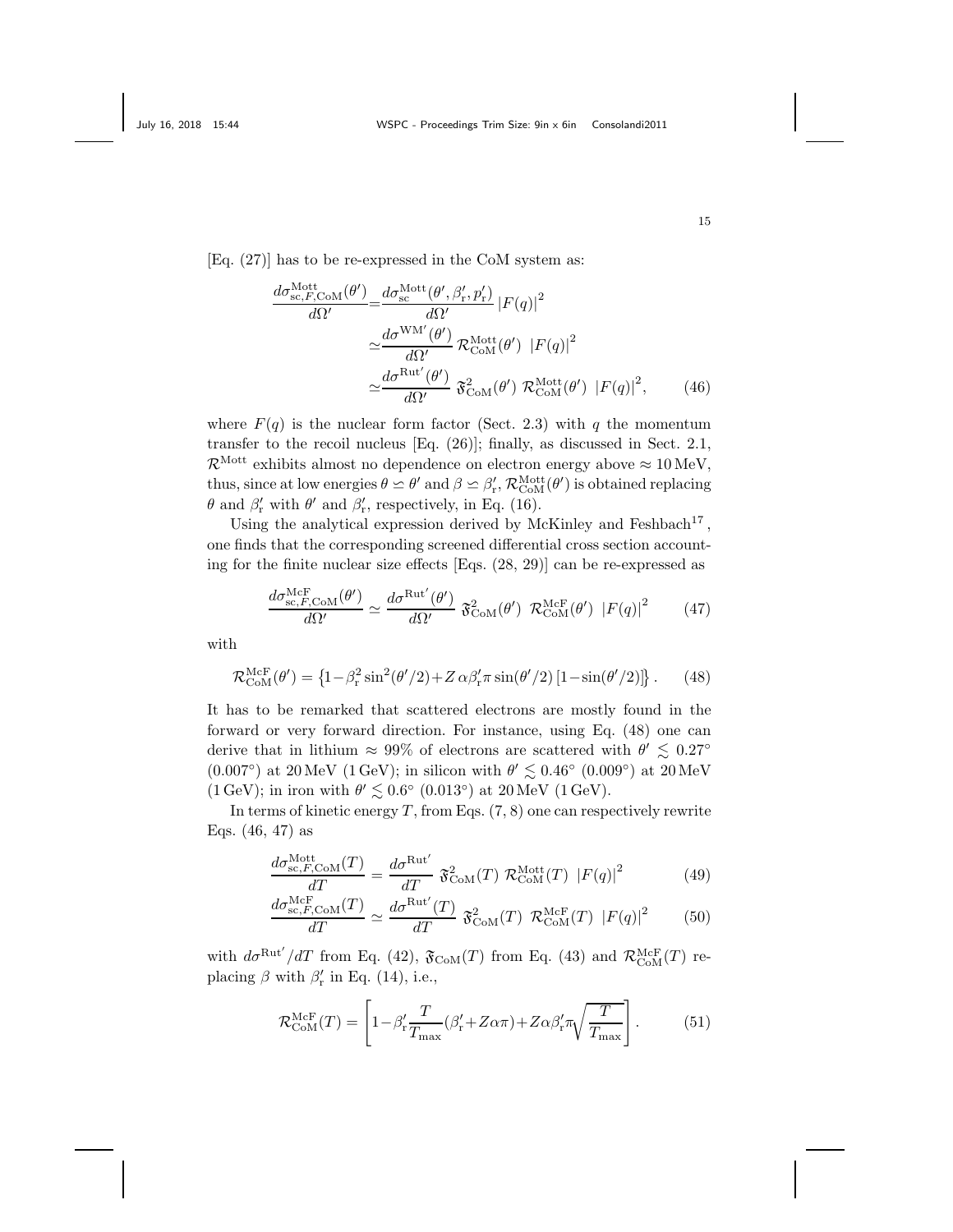



Fig. 3. Nuclear stopping powers (in MeV cm<sup>2</sup>/g) in <sup>7</sup>Li, <sup>12</sup>C, <sup>28</sup>Si and <sup>56</sup>Fe - calculated from Eq. (53) - and divided by the density of the material as a function of the kinetic energy of electrons from 200 keV up to 1 TeV.

Finally, as discussed in Sect. 2.1,  $\mathcal{R}^{\text{Mott}}(T)$  exhibits almost no dependence on electron energy above  $\approx 10 \,\text{MeV}$ , thus, since at low energies  $\theta \simeq \theta'$  and  $\beta \simeq \beta_{\rm r}', \mathcal{R}_{\rm CoM}^{\rm Mott}(T)$  is obtained replacing  $\beta$  with  $\beta_{\rm r}'$  in Eq. (18).

### 3. Nuclear Stopping Power of Electrons

Using Eq. (49), the nuclear stopping power - in MeV cm<sup>-1</sup> - of Coulomb electron–nucleus interaction can be obtained as

$$
-\left(\frac{dE}{dx}\right)_{\text{nucl}}^{\text{Mott}} = n_A \int_0^{T_{\text{max}}} \frac{d\sigma_{\text{sc},F,\text{CoM}}^{\text{Mott}}(T)}{dT} T dT \tag{52}
$$

with  $n_A$  the number of nuclei (atoms) per unit of volume [e.g., see Equation  $(1.71)$  of Ref.<sup>3</sup>] and, finally, the negative sign indicates that energy is lost by electrons (thus, achieved by recoil targets). Using the analytical approximation derived by McKinley and Feshbach, $^{17}$  i.e., Eq. (50), for the nuclear stopping power one finds

$$
-\left(\frac{dE}{dx}\right)_{\text{nucl}}^{\text{McF}} = n_A \int_0^{T_{\text{max}}} \frac{d\sigma_{\text{sc},F,\text{CoM}}^{\text{McF}}(T)}{dT} T dT.
$$
 (53)

As already mentioned in Sect. 2.4, the large momentum transfers - corresponding to large scattering angles - are disfavored by effects due to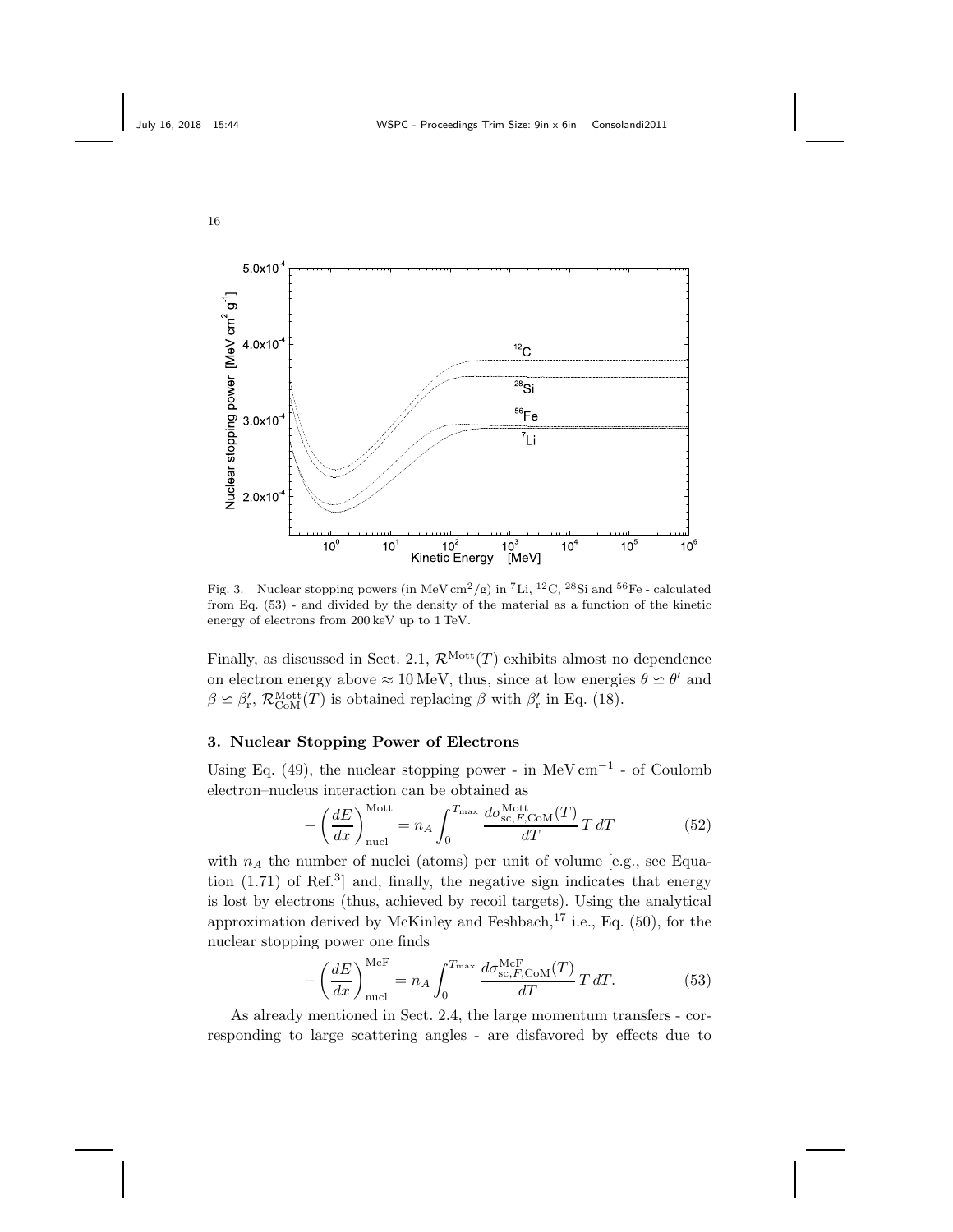

Fig. 4. For  $T_d = 21$  eV, ratios of NIELs of electrons in silicon calculated as a function of the kinetic energy of electrons from 220 keV up to 1 TeV neglecting i) nuclear size effects (i.e., for  $|F_{\text{exp}}|^2 = 1$ ) (dashed curve) and ii) effects due to the finite rest mass of the target nucleus (dashed and dotted curve) [i.e., in Eq. (55) replacing  $d\sigma_{\rm sc, F, CoM}^{\rm McF}(T)/dT$ with  $d\sigma_{\text{sc},F}^{\text{McF}}(T)/dT$  from Eq. (31)] both divided by that one obtained using Eq. (55).

the finite nuclear size accounted for by means of the nuclear form factor (Sect.2.3). For instance, in Fig. 2 the ratios of nuclear stopping powers of electrons in silicon are shown as a function of the kinetic energies of electrons from 200 keV up to 1 TeV. These ratios are the nuclear stopping powers calculated neglecting i) nuclear size effects (i.e., for  $|F_{\text{exp}}|^2 = 1$ ) and ii) effects due to the finite rest mass of the target nucleus [i.e., in Eq. (53) replacing  $d\sigma_{\rm sc,F,CoM}^{\rm McF}(T)/dT$  with  $d\sigma_{\rm sc,F}^{\rm McF}(T)/dT$  from Eq. (31)] both divided by that one obtained using Eq. (53). Above a few tens of MeV, a larger stopping power is found assuming  $|F_{\text{exp}}|^2 = 1$  and, in addition, above a few hundreds of MeV the stopping power largely decreases when effects due to the finite nuclear rest mass are not accounted for.

In Fig. 3 , the nuclear stopping powers in  $^7$ Li,  $^{12}$ C,  $^{28}$ Si and  $^{56}$ Fe are shown as a function of the kinetic energy of electrons from 200 keV up to 1 TeV. These nuclear stopping powers in MeV  $\text{cm}^2/\text{g}$  are calculated from Eq. (53) and divided by the density of the medium. The flattening of the high energy behavior of the curves is mostly due to the nuclear form factor which prevents the stopping power to increase with increasing  $T_{\text{max}}$ . As expected, the stopping power are slightly (not exceeding a few percent)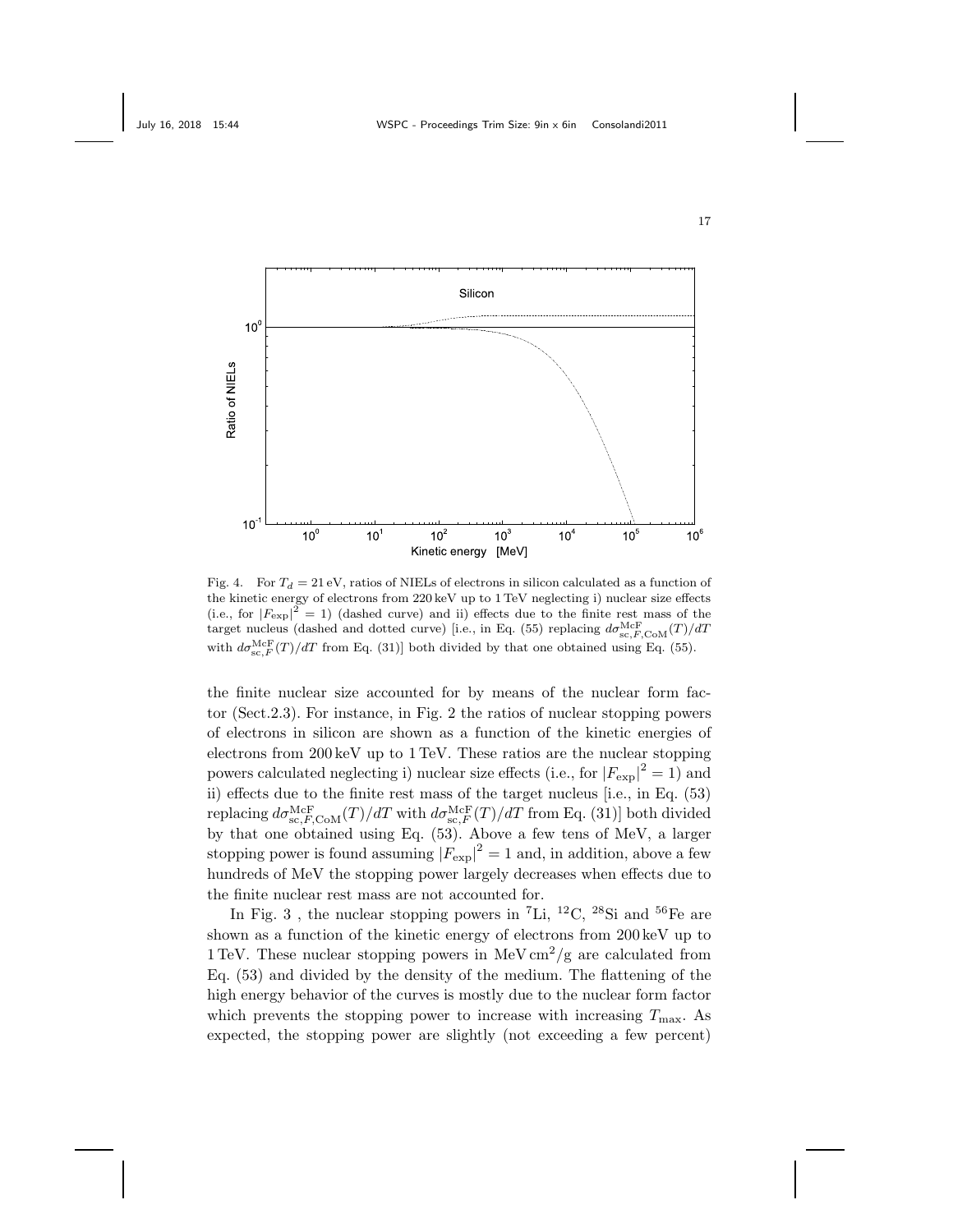



Fig. 5. For  $T_d = 21 \text{ eV}$ , NIEL (in MeV cm<sup>2</sup> g<sup>-1</sup>) in silicon calculated using Eq. (55) as a function of the kinetic energy from 220 keV up to 1 TeV (dashed and dotted curve); NIEL values from Messenger et al.<sup>42</sup> (○) and Jun et al.<sup>43</sup> (●) calculated in the laboratory system without accounting for the effects due to the screened Coulomb potential, finite size and rest mass of recoil silicon; the dotted curve is obtained replacing  $d\sigma_{\rm sc, F, CoM}^{\rm McF}(T)/dT$  with  $d\sigma^{\rm McF}(T)/dT$  [Eq. (13)] in Eq. (55).

varied at large energies replacing  $F_{\text{exp}}$  with  $F_{\text{gau}}$  or  $F_{\text{u}}$  (Sect. 2.3). However, a further study is needed to determine a most suited parametrization of the nuclear form factor  $35-37$  particularly for high-Z materials; for instance, in lead the stopping power results to be depressed at energies of about (20- 40) MeV, while in medium and light nuclei this occurs at energies of the order or above 100 MeV.

# 4. Non-Ionizing Energy-Loss of Electrons

A relevant process - which causes permanent damage to the silicon bulk structure - is the so-called *displacement damage* (e.g., see Chapter 4 of Ref.,<sup>3</sup> Refs.4,6,38 and references therein). Displacement damage may be inflicted when a *primary knocked-on atom* (PKA) is generated. The interstitial atom and relative vacancy are termed Frenkel-pair (FP). In turn, the displaced atom may have sufficient energy to migrate inside the lattice and - by further collisions - can displace other atoms as in a collision cascade. This displacement process modifies the bulk characteristics of the device and causes its degradation. The total number of FPs can be estimated calcu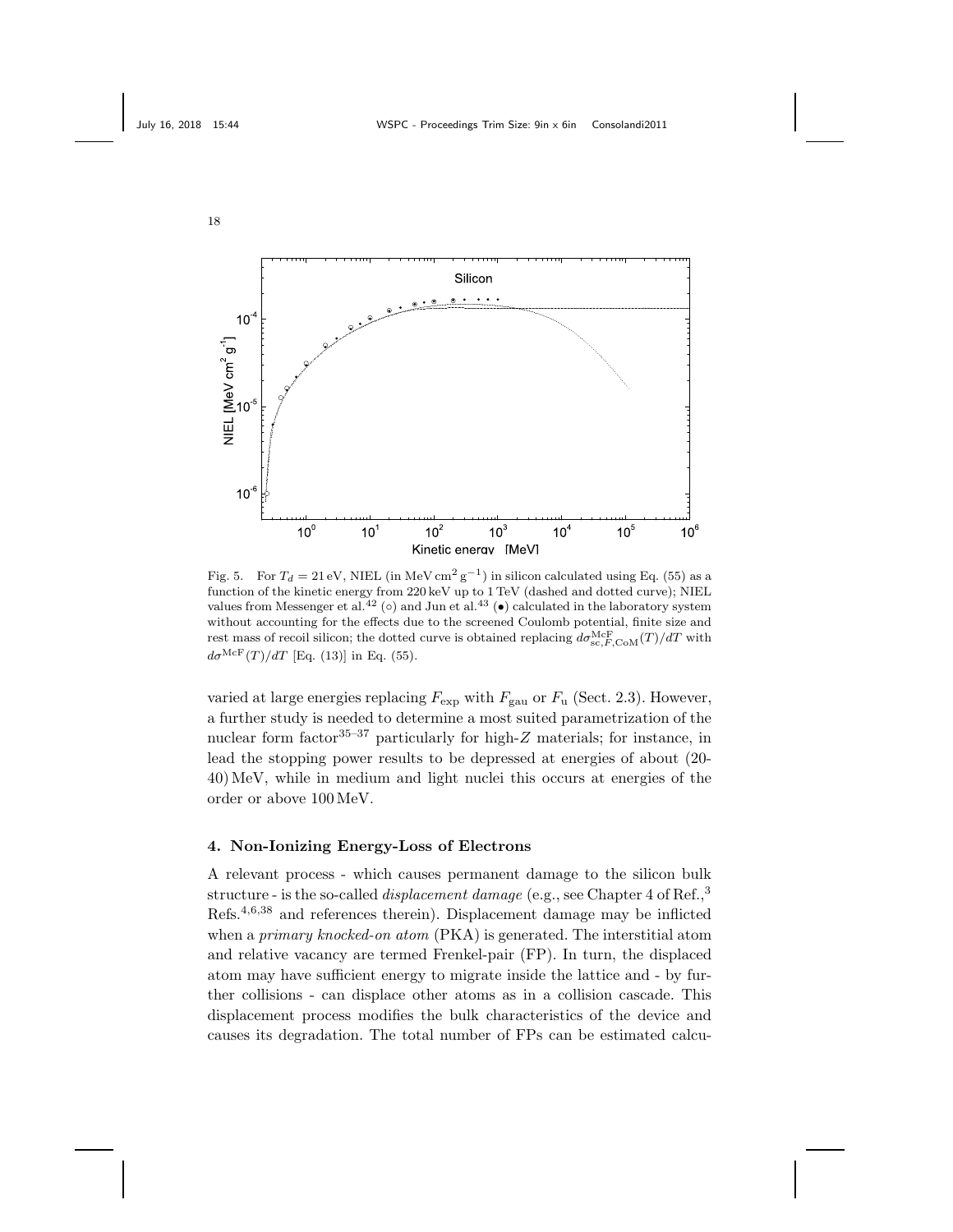lating the energy density deposited from displacement processes. In turn, this energy density is related to the non-ionizing energy loss (NIEL), i.e., the energy per unit path lost by the incident particle due to displacement processes.

In case of Coulomb scattering of electrons on nuclei, the non-ionizing energy-loss can be calculated using (as discussed in Sect. 2–3) the MDCRS or its approximate expression McFDCS [e.g., Eqs. (49, 50), respectively], once the screened Coulomb fields, finite sizes and rest masses of nuclei are accounted for, i.e., in MeV/cm

$$
-\left(\frac{dE}{dx}\right)_{n,\text{Mott}}^{\text{NIEL}} = n_A \int_{T_d}^{T_{\text{max}}} T L(T) \frac{d\sigma_{\text{sc},F,\text{CoM}}^{\text{Mott}}(T)}{dT} dT \tag{54}
$$

or

$$
-\left(\frac{dE}{dx}\right)_{\text{n,McF}}^{\text{NIEL}} = n_A \int_{T_d}^{T_{\text{max}}} T L(T) \frac{d\sigma_{\text{sc},F,\text{CoM}}^{\text{McF}}(T)}{dT} dT \tag{55}
$$

[e.g., see Equation (4.113) at page 402 and, in addition, Sections 4.2.1– 4.2.1.2 of Ref.<sup>3</sup>, where  $T$  is the kinetic energy transferred to the target nucleus,  $L(T)$  is the fraction of T deposited by means of displacement processes. The Lindhard partition function,  $L(T)$ , can be approximated using the so-called *Norgett–Robintson–Torrens expression* [e.g., see Refs.<sup>39,40</sup> and/or Equations  $(4.121, 4.123)$  at pages 404 and 405, respectively, of Ref.<sup>3</sup> (see also references therein)].  $T_{\text{de}} = T L(T)$  is the so-called damage energy, i.e., the energy deposited by a recoil nucleus with kinetic energy  $T$  via displacement damages inside the medium. In Eqs. (54, 55) the integral is computed from the minimum energy  $T_d$  - the so-called *threshold* energy for displacement, i.e., that energy necessary to displace the atom from its lattice position - up to the maximum energy  $T_{\text{max}}$  that can be transferred during a single collision process. For instance,  $T_d$  is about 21 eV in silicon (e.g., see Table 1 in Ref.<sup>41</sup> and references therein) requiring electrons with kinetic energies above  $\approx 220 \,\text{keV}$  [e.g., see Equation (4.142) at page  $412$  of Ref.<sup>3</sup>].

As already discussed with respect to nuclear stopping powers in Sect. 3, the large momentum transfers (corresponding to large scattering angles) are disfavored by effects due to the finite nuclear size accounted for by the nuclear form factor. For instance, in Fig. 4 the ratios of NIELs for electrons in silicon are shown as a function of the kinetic energy of electrons from 220 keV up to 1 TeV. These ratios are the NIELs calculated neglecting i) nuclear size effects (i.e., for  $|F_{\text{exp}}|^2 = 1$ ) and ii) effects due to the finite rest mass of the target nucleus [i.e., in Eq. (55) replacing  $d\sigma_{\text{sc},F,\text{CoM}}^{\text{McF}}(T)/dT$  with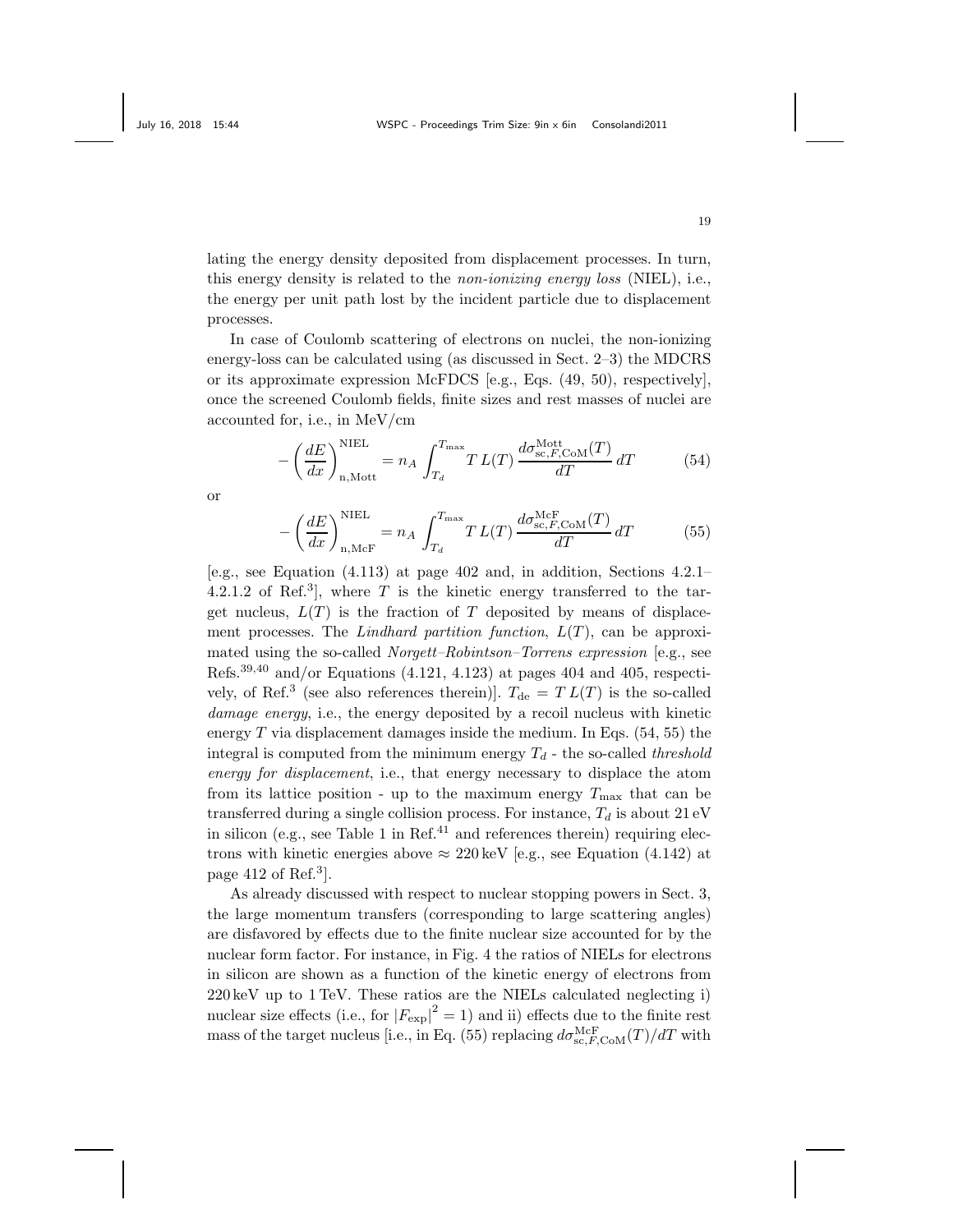$d\sigma_{sc,F}^{\text{McF}}(T)/dT$  from Eq. (31)] both divided by that one (Fig. 5) obtained using Eq. (55). Above  $\approx 10 \,\text{MeV}$ , the NIEL is  $\approx 20\%$  larger assuming  $|F_{\text{exp}}|^2 = 1$  and, in addition, above (100–200)MeV the calculated NIEL largely decreases when the effects of nuclear rest mass are not accounted for. Finally, it has to be remarked that similar results can be obtained neglecting the screening factor: already at energies lower that 200 keV,  $T_d \approx$ 21 eV is much larger than  $T_{\text{max}}A_{\text{s}}$ .

In Fig. 5, for  $T_d = 21 \text{ eV}$  the non-ionizing energy loss (in MeV cm<sup>2</sup> g<sup>-1</sup>) calculated using Eq. (55) in silicon is shown (dashed and dotted curve) as a function of the kinetic energy from 220 keV up to 1 TeV and is compared with that one tabulated by Messenger et al.<sup>42</sup> (Jun et al.<sup>43</sup>) from  $\approx 240 \,\mathrm{keV}$ up to  $200 \,\mathrm{MeV}$  (1 GeV). For the laboratory system, Messenger et al.<sup>42</sup> used the approximate MDCS found by  $Doggett-Spencer<sup>21</sup>$  and Lindhard's partition function numerically obtained by  $Doran<sup>45</sup>$  without accounting for the effects due to screened Coulomb potential (i.e.,  $\mathfrak{F}^2 = 1$ ), finite size (i.e.,  $F^2 = 1$ ) and finite rest mass of the silicon target; while, Jun et al.<sup>43</sup> followed the approach discussed in Ref.<sup>22</sup> (see the treatment in Sect. 2.1) to determine an approximate expression of the MDCS and dealt the Lindhard partition function using the modified Norgett–Robintson–Torrens expression found<sup>b</sup> by Akkerman and Barak (2006). The dotted curve is obtained replacing  $d\sigma_{sc,F,\text{CoM}}^{\text{McF}}(T)/dT$  with  $d\sigma^{\text{McF}}(T)/dT$  [Eq. (13)] in Eq. (55): at  $100 \,\mathrm{MeV-1\,GeV}$ , the agreement between the latter calculation and values from Messenger et al.<sup>42</sup> and Jun et al.<sup>43</sup> is within several percents. It has to be remarked (see also Fig. 4) that i) above  $(100-200)$  MeV effects due to screened Coulomb potentials, finite sizes and finite rest masses of nuclei have to be taken into account and ii) for energies between  $\approx 100 \,\text{MeV}$  and  $\approx 1$  GeV the effects of neglecting the nuclear form factor and finite rest mass of nuclei almost compensate each other.

### 5. Conclusions

The treatment of electron–nucleus interactions accounting for effects due to screened Coulomb potentials, finite sizes and finite rest masses of nuclei allows one to determine both the total and differential cross sections, thus, to calculate the resulting nuclear and non-ionizing stopping powers from low (about 200 keV) up to very high energy (1 TeV).

<sup>b</sup>Jun et al. (2009) determined that the usage of the Norgett–Robintson–Torrens expression or, alternatively, the one modified by Akkerman and Barak (2006) yields similar NIEL values.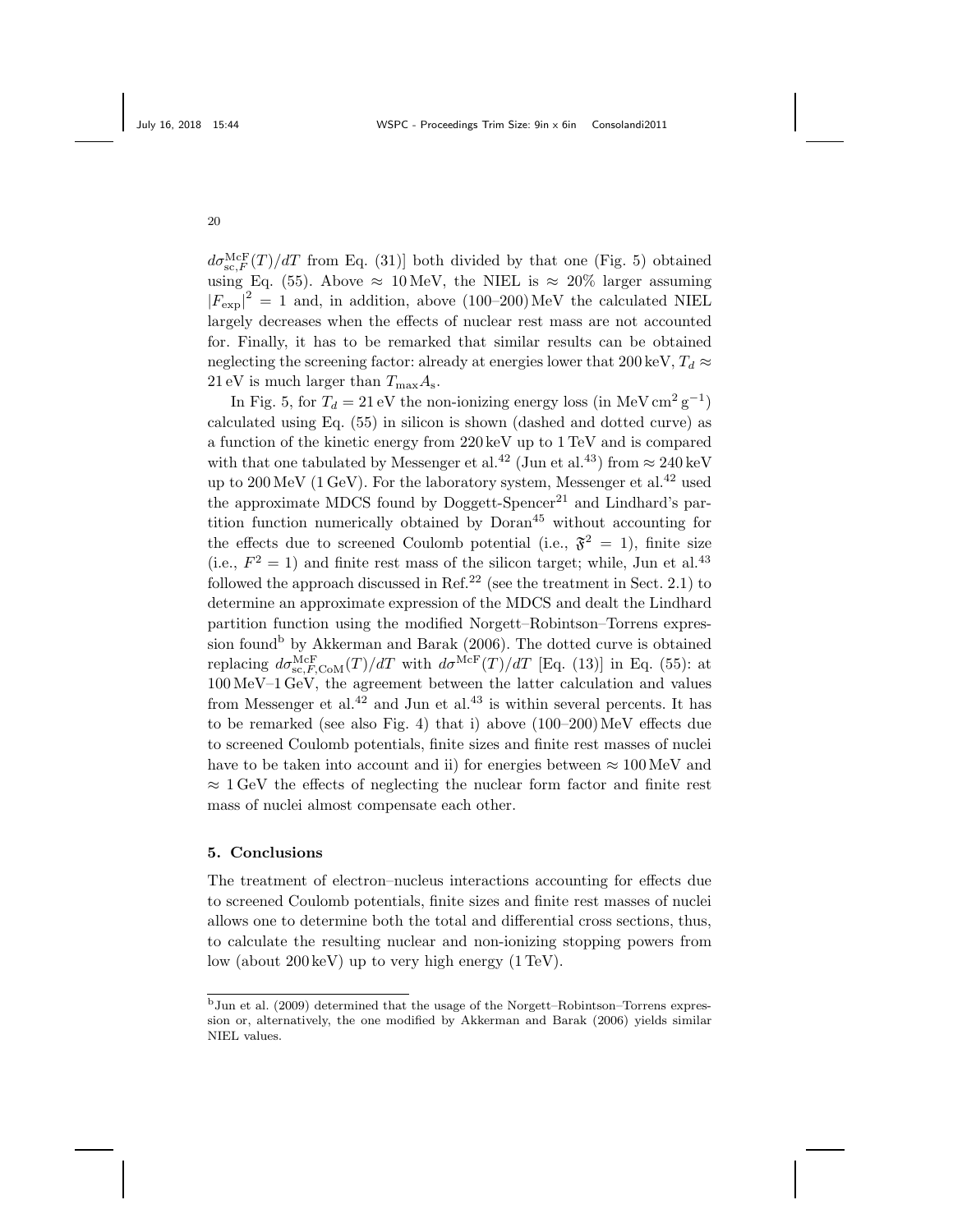Above a few hundreds of MeV, neglecting the effects of finite rest masses of recoil nuclei, the stopping power and NIEL result to be largely underestimated. Above a few tens of MeV the finite size of the nuclear target prevents a further increase of both stopping power and NIEL, which approach almost constant values. The flattening of the high energy behavior of the nuclear and non-ionizing energy-losses is mostly due to the nuclear form factor which prevents stopping powers to increase with increasing  $T_{\text{max}}$ . However, a further study is needed to determine a most suited parametrization of the nuclear form factor able to provide a satisfactory trend in the energy region below about hundred MeV also for high-Z materials.

Finally, at 100MeV–1 GeV an agreement to within several percents was obtained between the present calculation with respect to the NIEL values from Messenger et al.<sup>42</sup> and Jun et al.<sup>43</sup>.

### References

- 1. P. Meyer and R. Vogt, *Phys. Rev. Lett.* 8 (1962), 387–389.
- 2. M.J. Owens, T.S. Horbury and C.N. Arge, *Astrophys. J.* 714 (2010), 1617, doi: 10.1088/0004-637X/714/2/1617.
- 3. C. Leroy and P.G. Rancoita, *Principles of Radiation Interaction in Matter and Detection*, 3rd Edition, World Scientific (Singapore) 2011.
- 4. C. Leroy and P.G. Rancoita, Particle Interaction and Displacement Damage in Silicon Devices operated in Radiation Environments, *Rep. Prog. in Phys.* 70 (no. 4)(2007), 403–625, doi: 10.1088/0034-4885/70/4/R01.
- 5. M. Boschini et al., Geant4-based application development for NIEL calculation in the Space Radiation Environment, Proc. of the 11th ICATPP, October 5–9 2009, Villa Olmo, Como, Italy, C. Leroy, P.G. Rancoita, M. Barone, E. Gaddi, L. Price and R. Ruchti Editors, World Scientific, Singapore(2010), 698–708, IBSN: 10-981-4307-51-3.
- 6. M. Boschini et al., Nuclear and Non-Ionizing Energy-Loss for Coulomb Scattered Particles from Low Energy up to Relativistic Regime in Space Radiation Environment, Proc. of the 12th ICATPP, October 7–8 2010, Villa Olmo, Como, Italy, S. Giani, C. Leroy and P.G. Rancoita, Editors, World Scientific, Singapore (2011), 9–23, IBSN: 978-981-4329-02-6.
- 7. S. Agostinelli et al., Geant4 a simulation toolkit, *Nucl. Instr. and Meth. in Phys. Res. A* 506 (2003), 250–303.

See also the web site: *http://geant4.web.cern.ch/geant4/*

- 8. N.F. Mott, *Proc. Roy. Soc. A* 124 (1929), 425–442; *A* 135 (1932), 429–458.
- 9. N.F. Mott and H.S.W. Massey, The Theory of Atomic Collisions 3rd Edition- (1965), Oxford University Press, London.
- 10. G. Wentzel, *Z. Phys.* 40 (1927), 590–593.
- 11. M. Born, *Z. Phys.* 38 (1926), 803.
- 12. R. Idoeta and F. Legarda, *Nucl. Instr. and Meth. in Phys. Res. B* 71 (1992), 116–125.